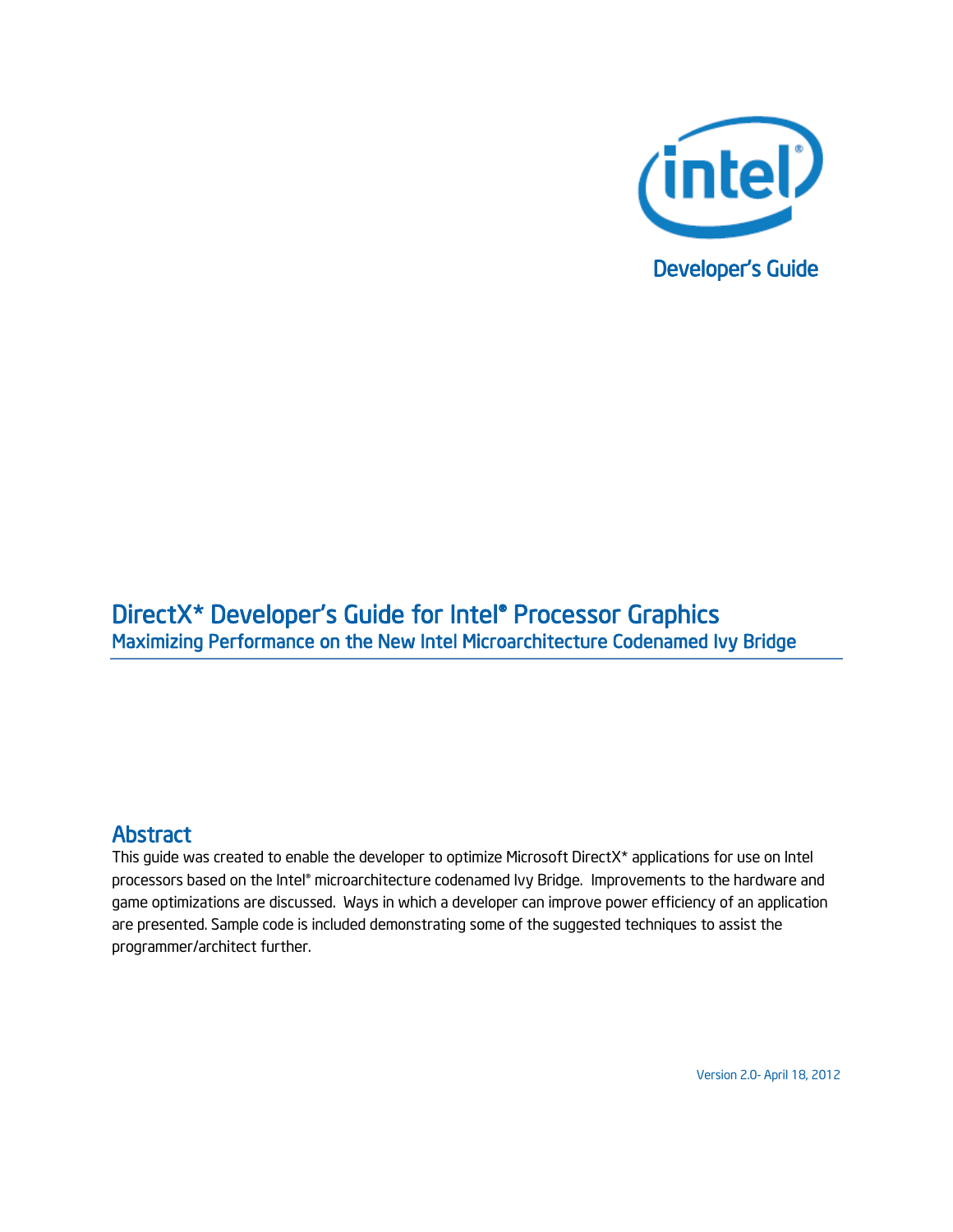# DirectX\* Developer's Guide for Intel® Processor Graphics<br>Maximizing Performance on the New Intel Microarchitecture Codenamed Ivy Bridge

# **Table of Contents**

| 1              |       |  |  |  |
|----------------|-------|--|--|--|
| $\overline{c}$ |       |  |  |  |
|                | 2.1   |  |  |  |
|                | 2.2   |  |  |  |
| 3              |       |  |  |  |
|                | 3.1   |  |  |  |
|                | 3.1.1 |  |  |  |
|                | 3.1.2 |  |  |  |
|                | 3.1.3 |  |  |  |
|                | 3.2   |  |  |  |
|                | 3.2.1 |  |  |  |
|                | 3.2.2 |  |  |  |
|                | 3.2.3 |  |  |  |
|                | 3.2.4 |  |  |  |
|                | 3.2.5 |  |  |  |
|                | 3.3   |  |  |  |
|                | 3.3.1 |  |  |  |
|                | 3.3.2 |  |  |  |
|                | 3.4   |  |  |  |
|                | 3.4.1 |  |  |  |
|                | 3.4.2 |  |  |  |
|                | 3.4.3 |  |  |  |
|                | 3.4.4 |  |  |  |
|                | 3.5   |  |  |  |
|                | 3.5.1 |  |  |  |
|                | 3.5.1 |  |  |  |
|                | 3.6   |  |  |  |
|                | 3.6.1 |  |  |  |
|                | 3.6.2 |  |  |  |
|                | 3.7   |  |  |  |
|                | 3.7.1 |  |  |  |
| 4              |       |  |  |  |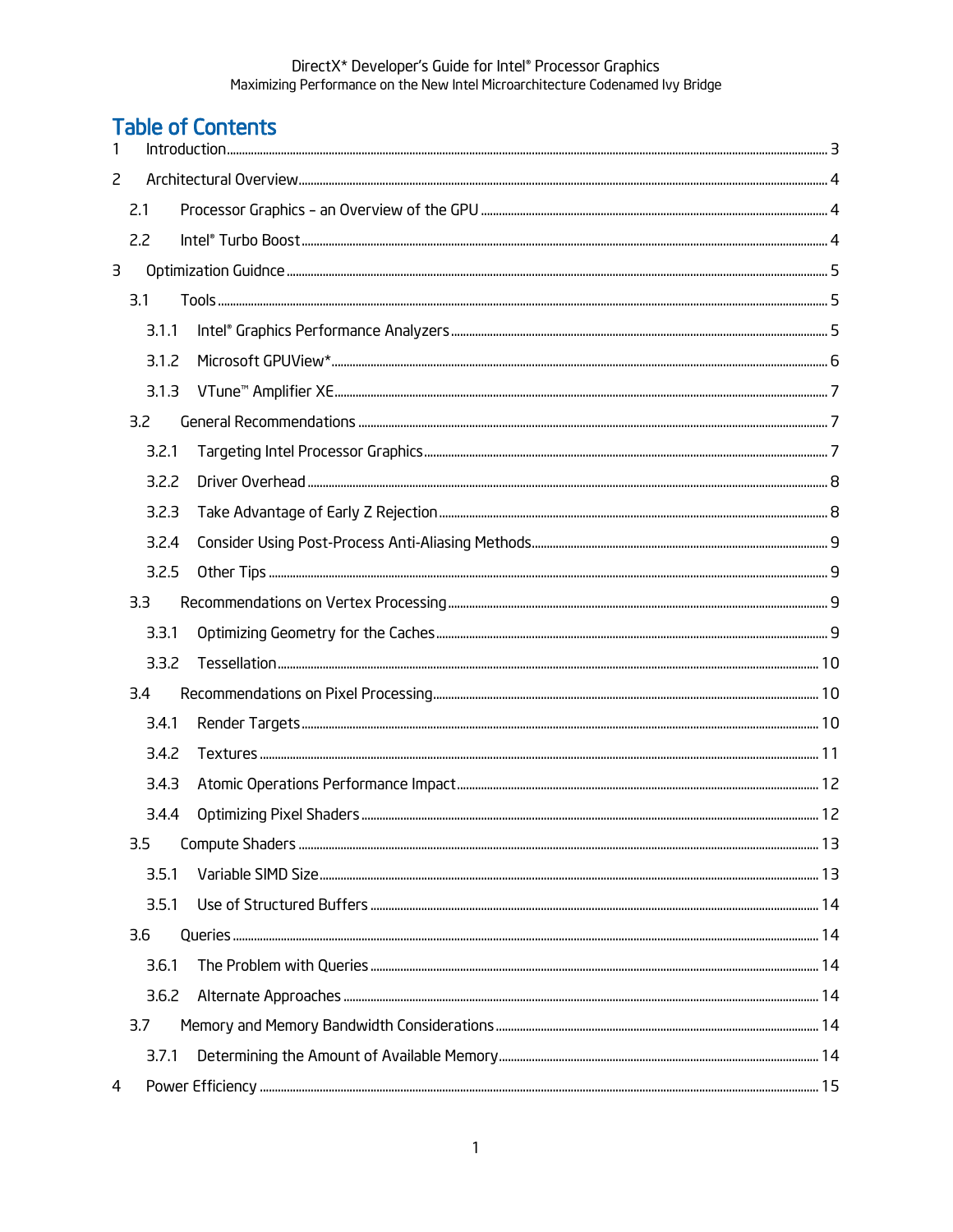# DirectX\* Developer's Guide for Intel® Processor Graphics<br>Maximizing Performance on the New Intel Microarchitecture Codenamed Ivy Bridge

| 4.1 |  |  |  |  |  |
|-----|--|--|--|--|--|
| 4.2 |  |  |  |  |  |
|     |  |  |  |  |  |
|     |  |  |  |  |  |
|     |  |  |  |  |  |
|     |  |  |  |  |  |
|     |  |  |  |  |  |
|     |  |  |  |  |  |
|     |  |  |  |  |  |
|     |  |  |  |  |  |
|     |  |  |  |  |  |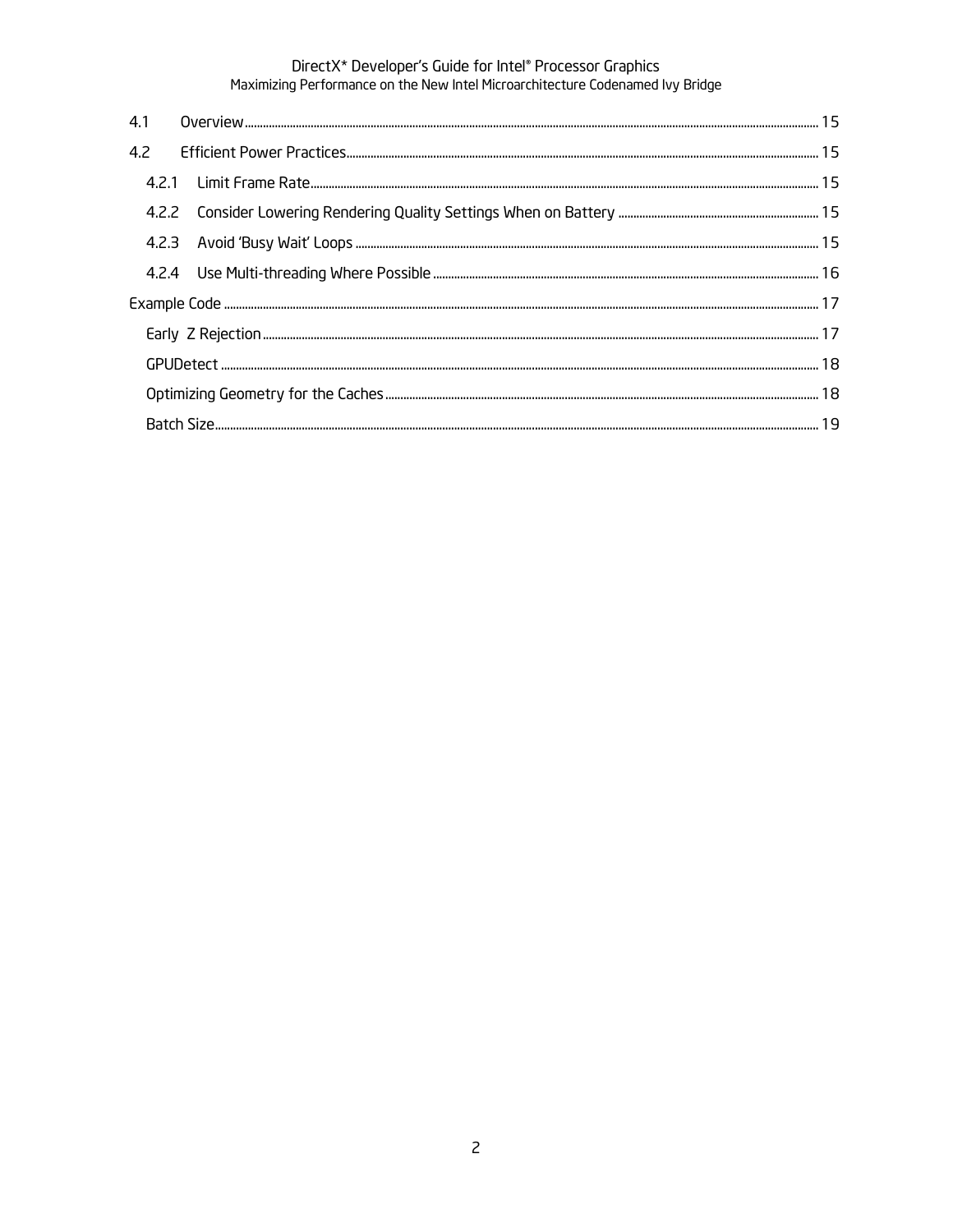# <span id="page-3-0"></span>1 Introduction

This guide was created to assist developers in maximizing application performance on new Intel® graphics technologies, primarily focused on the new Intel® microarchitecture codenamed Ivy Bridge. The document will introduce the new architecture and detail best practices with a focus on the DirectX 9, 10 and 11 APIs. Following the guidelines laid out in this document will help the developer's game reach optimal performance on Intel processor graphics while providing a great gaming experience to the largest possible market. As reported by Mercury Research in the second quarter of 2011, Intel's combined integrated graphics line currently enjoys the largest market share, standing at 50.4% for desktop parts, 59% for mobile parts.

With the introduction of the Intel microarchitecture codenamed Sandy Bridge, the graphics processor has moved onto the same die as the CPU, and is now referred to as "processor graphics". In addition, processor graphics has enjoyed numerous architectural improvements that yield significant performance improvements over previous generations of Intel® integrated graphics parts.

The new generation of microarchitecture, codenamed Ivy Bridge, provides another jump in functionality and performance over Sandy Bridge microarchitecture. Ivy Bridge microarchitecture is manufactured on the new 22nm process technology, incorporating Intel's new tri-gate (or 3D) transistor technology. This innovative new process yields greater performance at much lower power. For example, the new tri-gate transistors exhibit 36% faster switching speed than the equivalent transistors on the legacy process at the same voltage. Tri-gate transistors also leak about 10x less current in their off state, resulting in a power saving of approximately 50% when using a comparable performance profile.

The table below compares the main features for both Intel® HD Graphics 3000 found on the 2<sup>nd</sup> Generation Intel® Core™ processors and Intel® HD Graphics 4000 found on the 3<sup>rd</sup> Generation Intel® Core™ processors.

| Intel <sup>®</sup> HD Graphics 3000                    | Intel • HD Graphics 4000                             |
|--------------------------------------------------------|------------------------------------------------------|
| DirectX 10.1<br>DirectX Shader Model 4.1<br>OpenGL 3.0 | DirectX 11<br>DirectX Shader Model 5.0<br>OpenGL 3.X |
| 12 Execution Units (EUs)                               | 16 Execution Units (EUs)                             |
| 5 threads/EU                                           | 8 threads/EU                                         |
| 1 texture sampler                                      | 2 texture samplers                                   |
| 32nm process (CPU, GPU)                                | 22nm process (CPU, GPU)                              |
| Traditional "planar" transistor technology             | New "tri-gate" transistor technology                 |

Table 1:1: Intel® HD Graphics 3000 vs. Intel® HD Graphics 4000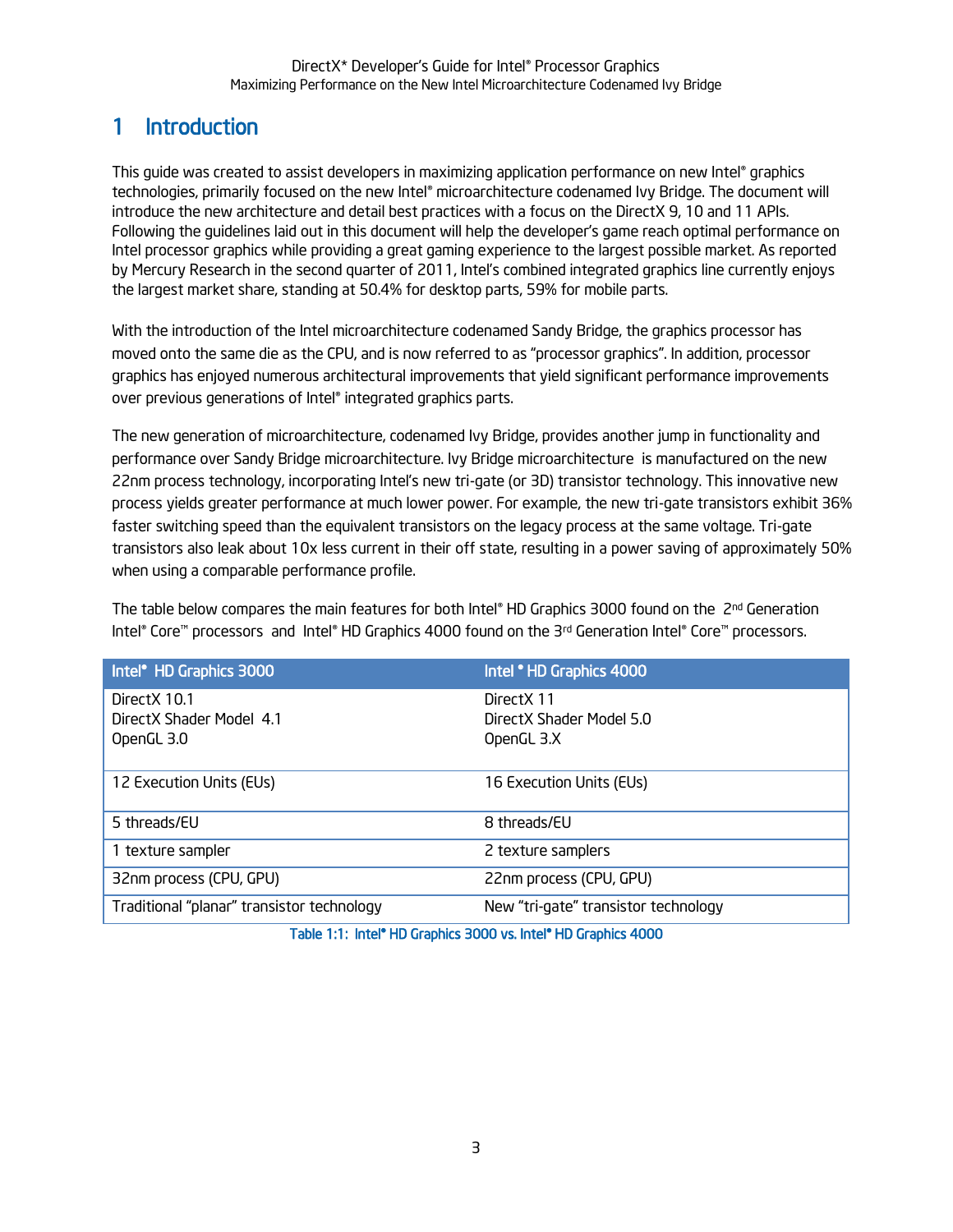# <span id="page-4-0"></span>2 Architectural Overview



# <span id="page-4-1"></span>2.1 Processor Graphics – an Overview of the GPU

Table 2:1: Overview of the Processor Graphics

Intel 2nd Generation Core™ processor graphics come in two versions, called "Intel HD Graphics 2000" and "Intel HD Graphics 3000". Intel HD Graphics 2000 is the base level part, containing 6 Execution Units (EUs) and one texture sampler. Similarly, the Intel HD Graphics 2500 is the base level part in Intel 3rd Generation Core™ processors. Intel HD Graphics 3000 for Sandy Bridge microarchitecture and Intel HD Graphics 4000 for Ivy Bridge microarchitecture are the higher-end parts, containing 12 EUs, and 16 EUs respectively. Intel HD Graphics 4000 includes a second texture sampler as well.

# <span id="page-4-2"></span>2.2 Intel® Turbo Boost

2<sup>nd</sup> Generation Intel Core™ CPUs and processor graphics both benefit from Intel Turbo Boost Technology (sometimes called "Turbo mode") – a feature which allows either the CPU or graphics to increase frequency when the total system load allows for it. For example, if an application runs a CPU intensive section then the processor can increase the frequency above its rated upper power level for a limited amount of time using the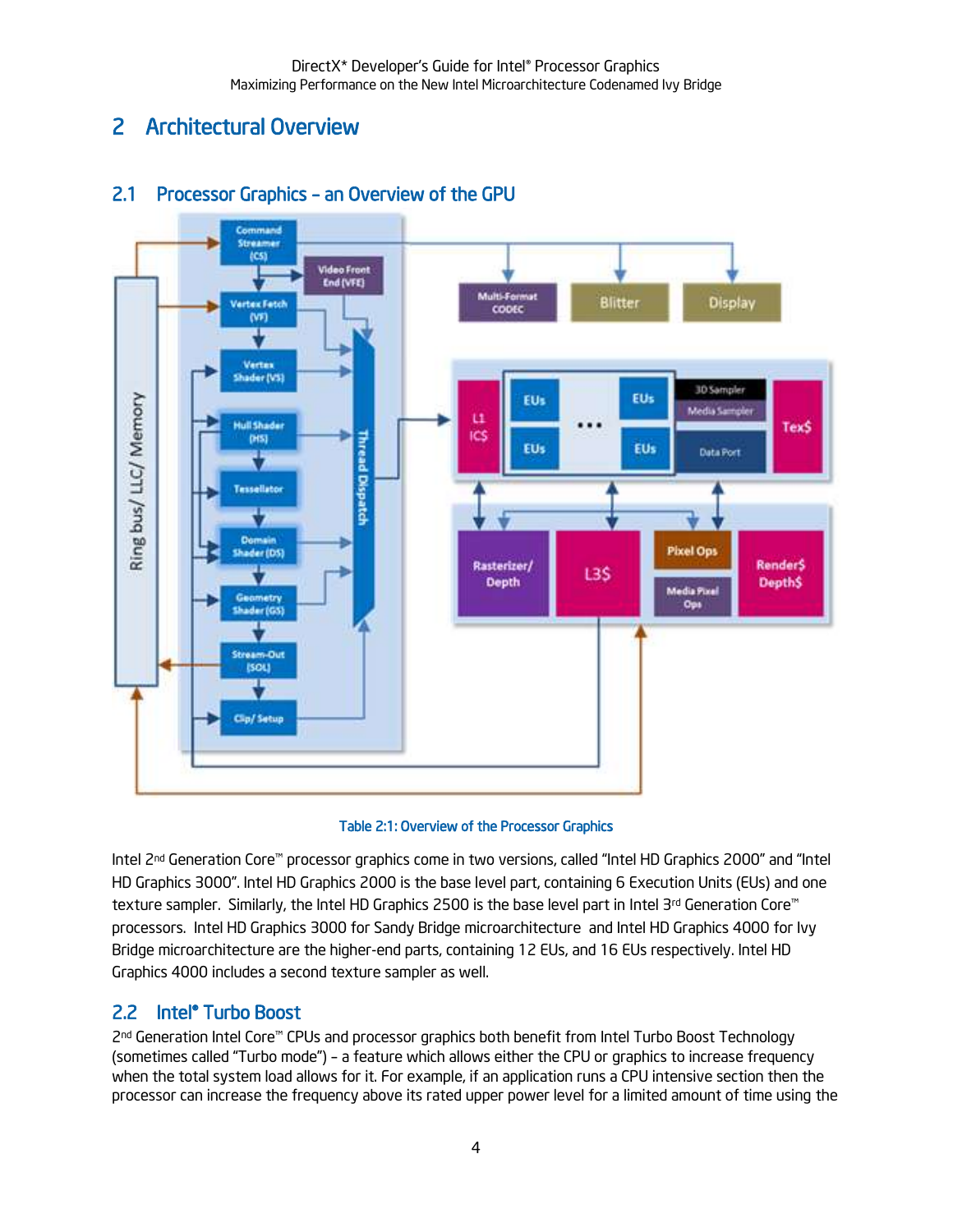Intel Turbo Boost technology1. Conversely, if the CPU is not maxed out and the graphics are fully loaded, it is possible for the system to increase the frequency of the graphics.

# <span id="page-5-0"></span>3 Optimization Guidnce

This section contains details on optimizations that benefit Intel HD Graphics, specifically those found on Intel microarchitecture codenamed Sandy Bridge and Intel microarchitecture codenamed Ivy Bridge. This guide is not definitive, and outlines the most common issues that are likely to be encountered.

# <span id="page-5-1"></span>3.1 Tools

 $\overline{a}$ 

The first step to finding and fixing performance problems in an application is using the correct tools. Below is a list of some useful tools Intel engineers often use to identify performance issues.

# <span id="page-5-2"></span>3.1.1 Intel® Graphics Performance Analyzers

Intel Graphics Performance Analyzers (Intel GPA) is a tool provided by Intel. It provides extensive functionality allowing developers to perform an in-depth analysis on graphics API calls, and determine where the primary performance issues arise. As the name implies Intel GPA contains 4 different types of graphics analyzers: The Monitor, the Frame Analyzer, the Platform Analyzer, and the System Analyzer.



Intel GPA can be found here: [www.intel.com/software/GPA/](http://www.intel.com/software/GPA/)

Figure 3:1: Looking at the HUD in the Intel® GPA Monitor

Intel GPA Monitor has a heads-up display (HUD), which runs on top of an application and provides quick view information on current frame rate, as well as 4 real-time metrics graphs. These graphs can be configured to show metrics for the DirectX\* pipeline, CPU and core utilization, and on systems with Intel processor graphics it is also possible to show extensive graphics hardware metrics. The HUD also provides access to simple experiments (called overrides) to help developers quickly detect performance issues. For example, the HUD has hot-keys to force rendering to only use simple shaders (i.e. a quick test to see if the application is Arithmetic Logic Unit (ALU) bound), or 2x2 textures (bandwidth bound), etc. The GPA documentation has more

<sup>1</sup> <http://www.intel.com/content/www/us/en/architecture-and-technology/turbo-boost/turbo-boost-technology.html>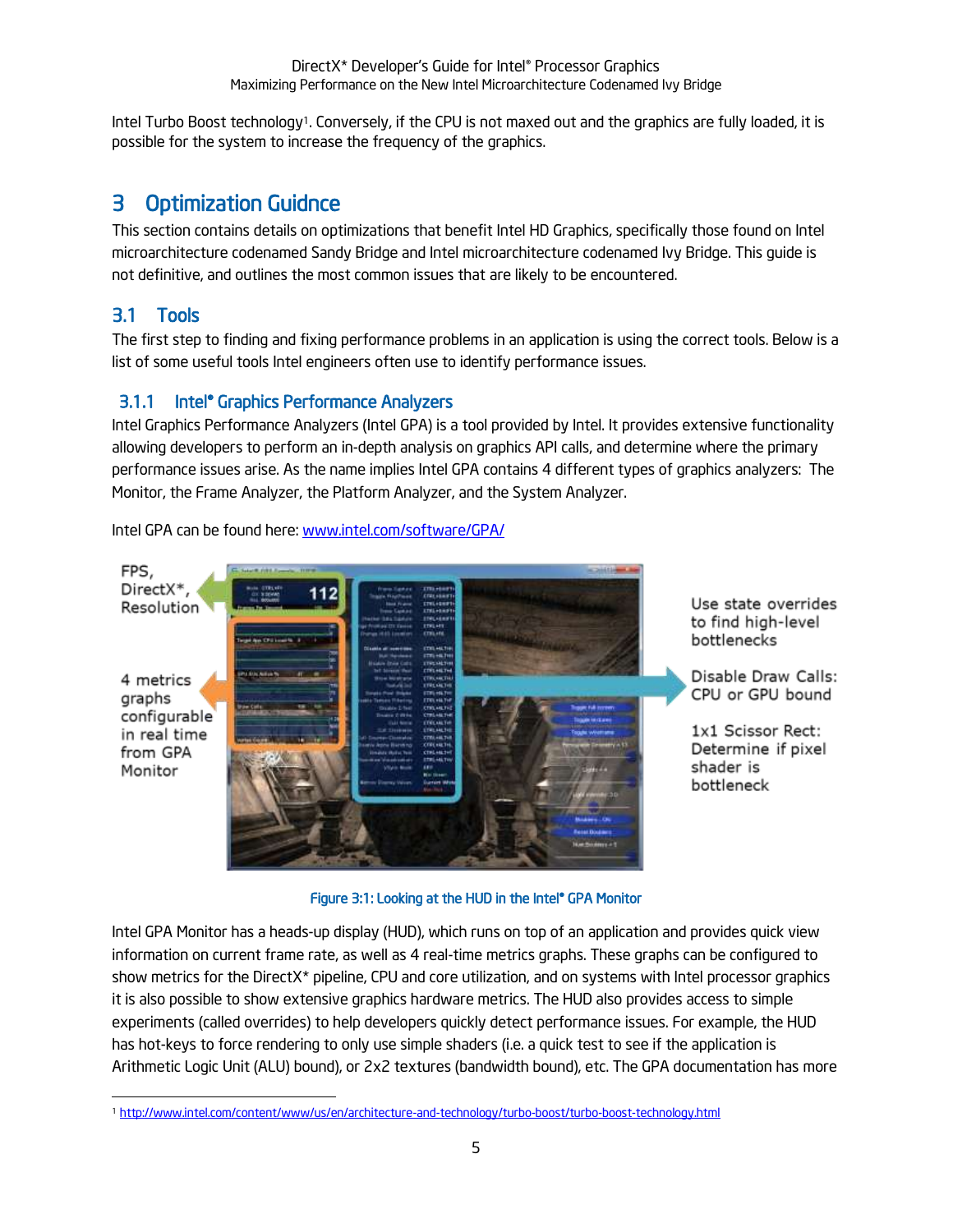details on the HUD and Monitor features and functionality, and there are many videos to assist developers in getting started quickly.



#### Figure 3:2: Part of the Intel GPA is the Frame Analyzer

Intel GPA Frame Analyzer provides functionality to perform draw call level analysis on a single frame. Frames may be captured from the Monitor, and then analyzed later in the Frame Analyzer. This in-depth analysis provides access to a number of metrics, including data on all Intel graphics performance counters, such as the amount of time the execution units are stalled for a particular call or group of calls. See the Intel GPA documentation for more details on the Frame Analyzer or view the available videos.

The Platform Analyzer found in Intel GPA is especially useful when a developer instruments an application to provide details on where performance bottlenecks may occur. The API to utilize is quite easy to insert and the benefits are especially helpful when viewing multi-threaded programs.

The last analyzer in Intel GPA is the System Analyzer. This tool allows the developer to test a system that may not have enough display real estate to show all of the required information. By connecting to the system through an internet connection with a testing system, commands can be easily relayed and results can be easily collected. The same experiments (or overrides) found with the Monitor HUD can be used with this analyzer.

Some of the performance recommendations outlined in this document will be accompanied with information on how to identify related issues using Intel GPA.

#### <span id="page-6-0"></span>3.1.2 Microsoft GPUView\*

Microsoft GPUView\* can be installed as part of the Microsoft Windows Performance Toolkit, which ships with the Windows SDK. GPUView is an extremely useful tool for determining if an application is CPU or GPU bound. More information on downloading the tools can be found here: [http://msdn.microsoft.com/en](http://msdn.microsoft.com/en-us/performance/cc825801.aspx)[us/performance/cc825801.aspx](http://msdn.microsoft.com/en-us/performance/cc825801.aspx)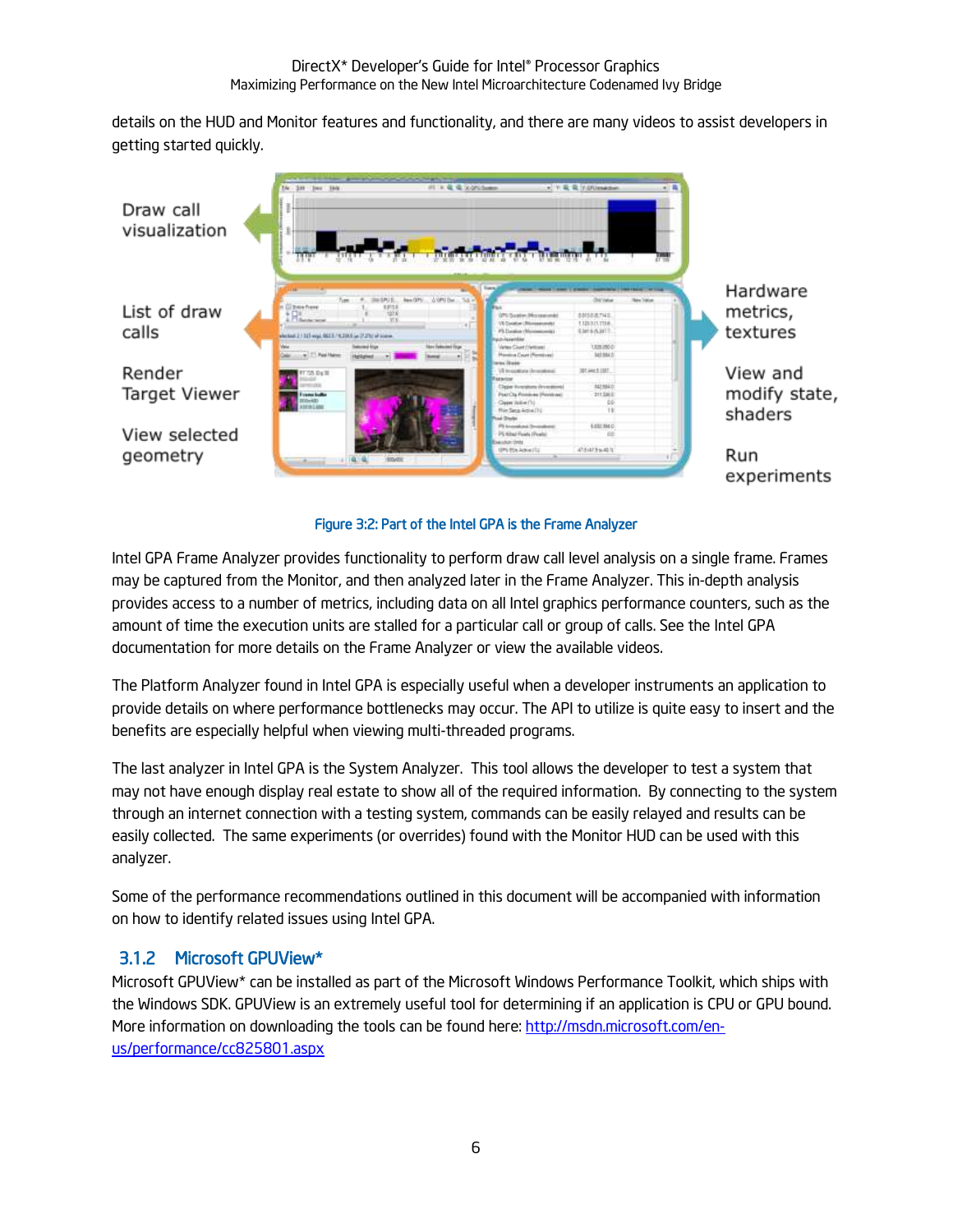DirectX\* Developer's Guide for Intel® Processor Graphics Maximizing Performance on the New Intel Microarchitecture Codenamed Ivy Bridge



Figure 3:3: This photo shows Microsoft GPUView\* results from a desktop system.

# <span id="page-7-0"></span>3.1.3 VTune™ Amplifier XE

As an Intel Parallel Studio XE tool, VTune™<sup>2</sup> helps the developer gain information on code performance. It can be used within Microsoft\* Visual Studio\* or on its own with the GUI Client. Intel VTune is especially useful for profiling game engine code and tuning its performance. A trial version download of VTune is available here: <http://software.intel.com/en-us/articles/intel-software-evaluation-center/>

# <span id="page-7-1"></span>3.2 General Recommendations

 $\overline{a}$ 

# <span id="page-7-2"></span>3.2.1 Targeting Intel Processor Graphics

To provide an optimal user experience, it is recommended that the developer identify the hardware platform the program is running on and set pre-defined suggested settings based on the known performance characteristics of that platform. This will provide the best out-of-box experience for customers. For Intel HD

<sup>2</sup> VTune is a trademark of Intel Corporation in the U.S. and/or other countries.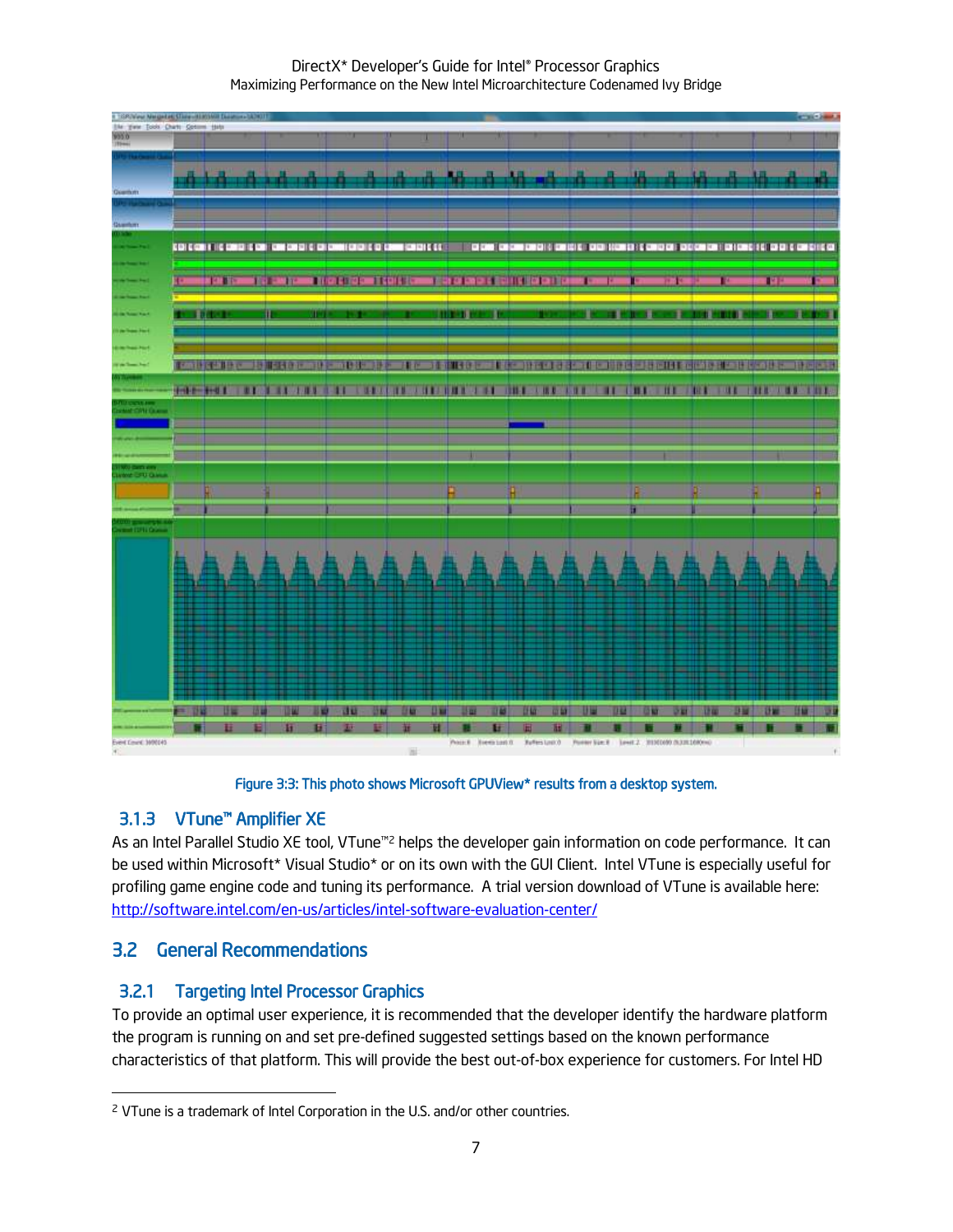Graphics (based on the Sandy Bridge and Ivy Bridge microarchitectures) we recommend testing on the target hardware platform to verify playability as this varies widely depending on the game genre.

The [GPUDetect](#page-18-2) sample has an implementation to accurately query available video memory for Intel processor graphics. With this information, the default resolution, shader complexity, texture resolution, etc. for the game can be determined to give the best trade-off between performance and visual quality.

2<sup>nd</sup> Generation Intel Core<sup>™</sup> processors with Intel's HD Graphics 3000 are capable of playing the majority of AAA PC games at medium or better quality settings at a resolution of 1280x720 or better, and the features of Intel HD Graphics 4000 have significantly improved performance.

# <span id="page-8-0"></span>3.2.2 Driver Overhead

Limiting render state changes and shader switches between draws is a good general rule. Switching Pixel and Vertex Shaders are among the most expensive switches to make, so sorting by these before rendering is recommended. Sorting draws by material or by using instancing to batch similar geometry are examples of how sorting can be accomplished. Instancing can significantly reduce draw calls and thus reduce driver overhead. An example implementation is shown in the Batch Size sample. Use instancing, texture arrays and constant buffer updates to minimize state and shader changes.

# <span id="page-8-1"></span>3.2.3 Take Advantage of Early Z Rejection

Early Z rejection is where, in certain cases, hardware can make a determination that a group of pixels will not be visible due to being occluded by pixels closer to the camera. In these cases, the cost of ALU computation plus texture fetch is avoided for those pixels, as the hardware will reject them and move on to the next block of pixels.

There are various methods that can be utilized to take full advantage of early Z rejection, and minimize the cost of redundant pixel operations in a frame. A common optimization is to sort opaque geometry from front to back, to ensure that overdraw is minimized and thus the number of redundant pixel shader operations is minimized as well.

Some games may benefit from rendering a depth-only pass (meaning no color buffer writes or pixel shader execution) followed by a normal render pass. This uses the higher performance of Early-Z to reject occluded fragments which in turn reduces compute times and raster operations. For further performance gains, the developer may want to use a modified version of a color-pass vertex shader, stripping code that produces interpolated parameters for the pixel shader.

Refer to th[e Early Z Rejection](#page-17-1) sample bundled with this guide for an implementation of both z pre-pass and sorting.

Before attempting this optimization, consider the performance trade-offs between the additional vertex processing, CPU overhead of added draw submissions, and fill rate costs of a depth-only pass against the performance overhead of rendering without one. Using a tool (such as Intel GPA) to examine overdraw in a frame can help determine if an application has the potential for significant savings in this area.

Avoid writing depth values in a pixel shader. Writing the depth value will skip the Early-Z hardware optimization since it potentially changes the visibility of the fragments.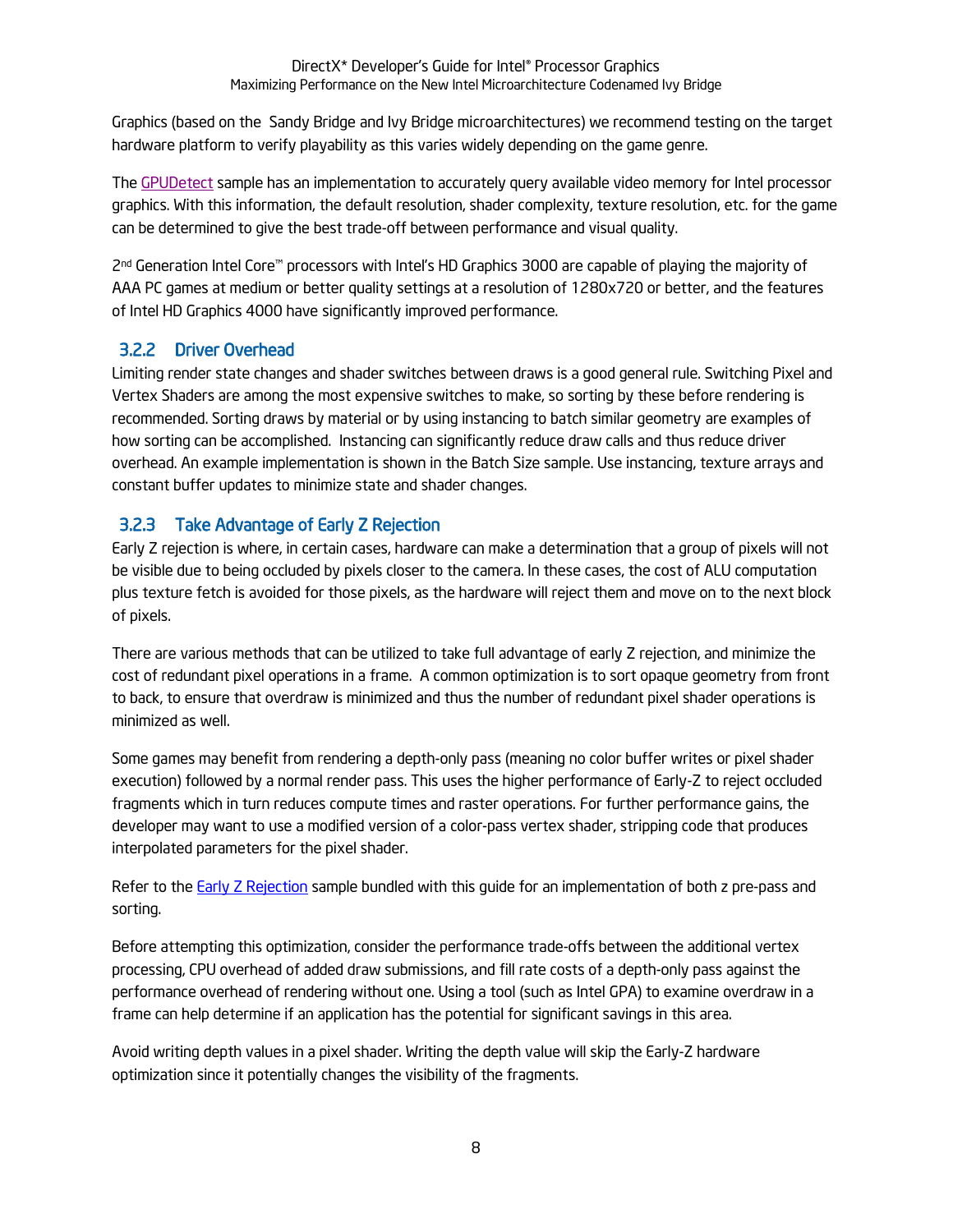# <span id="page-9-0"></span>3.2.4 Consider Using Post-Process Anti-Aliasing Methods

The performance of Multi-Sample Anti-Aliasing scales with increasing scene complexity and resolution, whereas post-process anti-aliasing methods are generally not very sensitive to the complexity of the scene. For the scenes present in many modern games post-process anti-aliasing is usually a performance win, and can result in similar quality.

Intel has provided two samples which demonstrate possible techniques. The [Morphological Anti-Aliasing](http://software.intel.com/en-us/articles/vcsource-samples-morphological-antialiasing-mlaa/)  [Sample](http://software.intel.com/en-us/articles/vcsource-samples-morphological-antialiasing-mlaa/) demonstrates how to filter edges based on their shape, and the Temporal Super Sampling Anti-Aliasing in the **Dynamic Resolution Rendering Sample** provides a technique for intelligently using previous frame data to increase effective resolution without ghosting artifacts.

# <span id="page-9-1"></span>3.2.5 Other Tips

- 1. Use visibility tests to reject objects that fall outside the view frustum to reduce the impact of objects that are not visible.
- 2. Use the Occlusion Query feature of Microsoft DirectX\* to reduce overdraws for complex scenes. Render the bounding box or a simplified model – if it returns zero, then the object does not need to be rendered at all.
	- a. Allow sufficient time between Occlusion Query tests and verifying the results to avoid serializing the rendering. See the Microsoft DirectX 10 "Draw Predicated" sample included in the Microsoft DirectX SDK for more information on this.
- 3. Draw the opaque overlays in the scene, such as a heads up display (HUD), first and write them to the Z buffer (at the closest possible distance). This takes advantage of early Z rejection, and effectively reduces the screen rendering area leading to considerable performance improvement.

# <span id="page-9-2"></span>3.3 Recommendations on Vertex Processing

# <span id="page-9-3"></span>3.3.1 Optimizing Geometry for the Caches

Use IDirect3DDevice9::DrawIndexedPrimitive (DirectX 9) or ID3D10Device::DrawIndexed (DirectX 10 and 11) to maximize reuse of the vertex cache.

Pre- and post-transform vertex cache sizes can vary significantly across different hardware, and even across different generations of Intel graphics platforms. To maximize performance of vertex processing, optimize the ordering of vertices and triangle indices in vertex and index buffers.

The D3DX library provides an API for applying a generalized vertex cache optimization that works well for all cache sizes. In DirecX 9, this functionality is exposed via the D3DXOptimizedFaces and D3DXOptimzeVertices functions. In DirecX 10/11, it is exposed via the ID3DX10Mesh::Optimize and ID3DX10Mesh::GenerateAdjancencyAndPointReps interface methods.

Since the D3DX vertex cache optimization works well across all hardware, it can be applied at authoring time (e.g. when exporting mesh data from a content creation pipeline, or baking final geometry data into the game's data files), cutting down level load times. The code snippet in  $Appendix A$  demonstrates how to optimize vertex and index data using DirectX 9.

Also note that most professional 3D modeling packages provide export options for optimizing meshes by ordering the vertices and triangle indices in a generalized, vertex cache-friendly manner. Please refer to the 3D modeling application documentation to learn more about these options.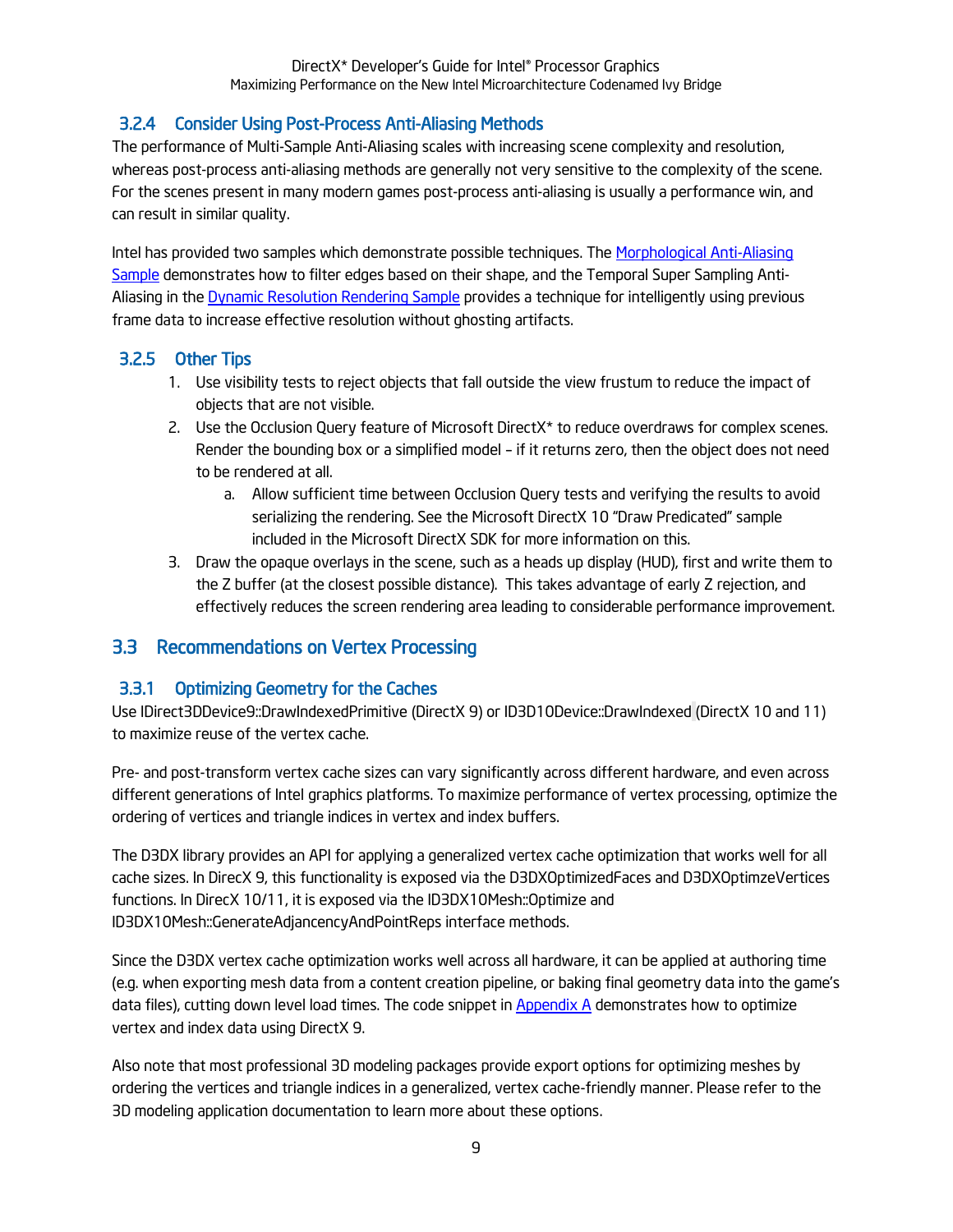#### DirectX\* Developer's Guide for Intel® Processor Graphics Maximizing Performance on the New Intel Microarchitecture Codenamed Ivy Bridge

#### <span id="page-10-0"></span>3.3.2 Tessellation

Tessellation is introduced in the DX11 runtime and is supported by Ivy Bridge microarchitecture processor graphics. Tessellation is enabled via 3 new stages: Hull Shader (HS), Fixed Function Tessellator (TE) and Domain Shader (DS).

Tessellation's primary function is to increase visual fidelity of characters and terrain by increasing the amount of polygon complexity. By incorporating tessellation in-line the GPU generates higher resolution models based on input of low-resolution models while minimizing memory bandwidth and CPU to GPU traffic.

It also supports displacement mapping and scalable LOD (Level of Detail) techniques. DX11 Tessellation is described in detail in Microsoft's Windows SDK.

There are some optimizations to keep in mind while implementing tessellation:

- Given that tessellation requires more computes to produce triangles (VS+HS+DS), it is especially important to avoid submitting objects (patches) that are completely out of view and do not contribute to the final image. Developers might also consider adding a visibility cull test within Hull Shaders and thereby culling patches that are outside the view frustum, etc.
- Developers should take advantage of tessellation factor clamping through use of the MaxTessFactor declaration in the Hull Shader and adaptive tessellation in order to avoid over-tessellation of patches. Common adaptive techniques include: view dependent adaptive tessellation to only tessellate along silhouette edges where the added detail of tessellation plus displacement mapping can better be seen, and screen-space adaptive tessellation where there is a minimum triangle size in screen space and the tessellation factors are set so that triangles will not be any smaller than the threshold.
- Tessellation is powerful since it helps avoid input geometry bandwidth limitations. However, in cases where input bandwidth is not a concern, the developer needs to trade-off the advantages of tessellation with the increased compute requirements of executing Hull and Domain Shaders. This is especially important where the impact to visual quality is minimal.

# <span id="page-10-1"></span>3.4 Recommendations on Pixel Processing

# <span id="page-10-2"></span>3.4.1 Render Targets

It is recommended that no more than 3 render targets are used for best performance. The more render targets used, the more bandwidth is required. To determine if this is a problem, use a tool such as Intel GPA to determine if the program is "fill" bound. Refer to the article [Practical Game Performance Analysis Using Intel](http://software.intel.com/en-us/articles/practical-game-performance-analysis-using-intel-graphics-performance-analyzers/)  [Graphics Performance Analyzers](http://software.intel.com/en-us/articles/practical-game-performance-analysis-using-intel-graphics-performance-analyzers/) to learn how to detect fill rate issues with Intel GPA.

Further, it is also recommended that smaller render target formats are used. For example, for floating point render targets, choose 32 bit/pixel formats such as DXGI\_FORMAT\_R11G11B10\_FLOAT rather than 64 or 128 bit formats. Larger formats require more bandwidth. Again, use a tool such as Intel® GPA to determine if fill rate is an issue.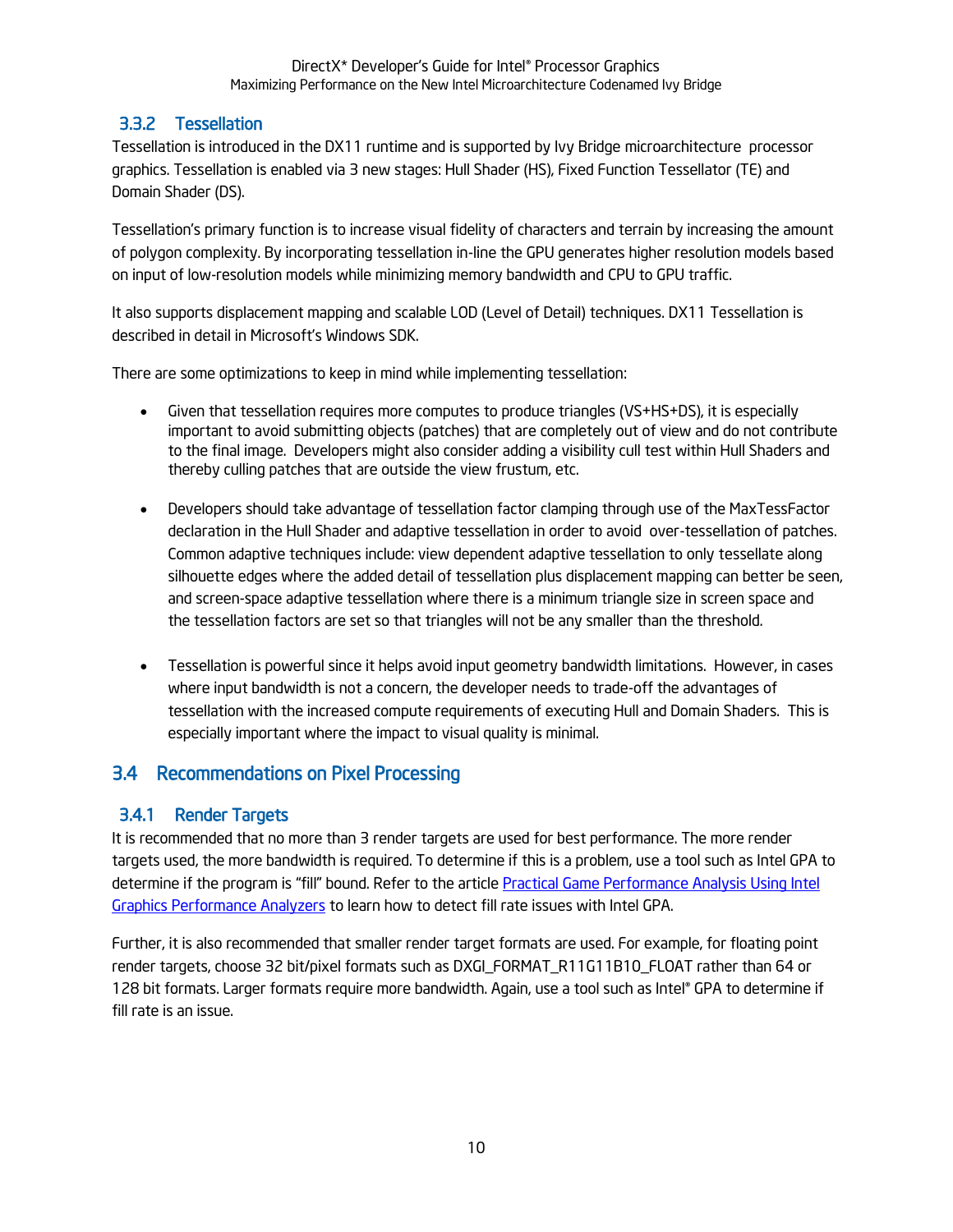# <span id="page-11-0"></span>3.4.2 Textures

#### 3.4.2.1 Optimal Texture Formats and Sizes

Use compressed (D3DFMT\_DXT<n>, ATI1N and ATI2N on DirectX9, or DXGI\_FORMAT\_BC<n> on DirectX 10 and above) textures where possible. As a general rule, the smaller the texture format, the better the performance seen. Compressed textures are the ideal case. 32-bit floating point textures are the worst case.

For DirectX9, the table below shows the format extensions supported by both Sandy Bridge and Ivy Bridge microarchitecture HD Graphics, however we recommend developers refer to the code in GPUDetect for runtime detection of support on Intel hardware, as this may depend on the driver version on a customers PC.

| DirectX 9 Format<br><b>Extensions Supported</b>  | <b>Description</b>                                                        |  |  |  |
|--------------------------------------------------|---------------------------------------------------------------------------|--|--|--|
| <b>NULLRT</b>                                    | Null render target for use when rendering to depth or stencil buffer with |  |  |  |
|                                                  | no colour writes. Consumes no memory.                                     |  |  |  |
| ATI1N                                            | One component compressed texture format similar to DXGI_FORMAT_BC4.       |  |  |  |
| ATI2N                                            | Two component compressed texture format similar to                        |  |  |  |
|                                                  | DXGI_FORMAT_BC5.                                                          |  |  |  |
| <b>INTZ</b>                                      | Allows native depth buffer to be used as a texture.                       |  |  |  |
| <b>DF24</b>                                      | Allows native depth buffer to be used as a texture.                       |  |  |  |
| <b>DF16</b>                                      | Allows native depth buffer to be used as a texture.                       |  |  |  |
| <b>ATOC</b>                                      | Alpha to coverage for transparency multisampling.                         |  |  |  |
| <b>ATIATOC</b>                                   | Alpha to coverage for transparency multisampling.                         |  |  |  |
| Table 3:1: Supported DirectX 9 Format Extensions |                                                                           |  |  |  |

Using MIP levels on all textures (where applicable) will help performance as well as quality. It is best to use the smallest size textures possible (making appropriate trade-offs between size and quality). Even though the hardware supports sampling up to 8k by 8k textures, prefer smaller textures.

# 3.4.2.2 Filtering Recommendations

Minimize the use of anisotropic filtering – only use it where absolutely necessary, and make appropriate tradeoffs on the level of anisotropic filtering required when it is used. For floating point texture formats, minimizing use of anisotropic filtering and trilinear filtering is recommended, since there is a significant penalty for sampling in these cases

# 3.4.2.3 Using Stencil as Texture

A new feature in Direct3D 11 allows reading from the stencil buffer in a depth-stencil surface via texture sampling. Due to the Sandy Bridge and Ivy Bridge microarchitetures, using this method is not recommended as it can cause some performance degradation (the performance hit increasing exponentially with the resolution of the texture in question).

Currently, sampling from a depth/stencil with 24 bit depth, 8 bit stencil is supported but may have a performance cost. Sampling from MSAA 24-bit depth, 8 bit stencil, and from 32-bit depth, 8-bit stencil is not supported. A fix may ship in a future driver release to allow these scenarios to work, although it should be noted that any driver workaround would still come at a performance cost.

This issue will be addressed in a future release of Intel processor graphics. However, for current generations it is recommended that using stencil surfaces as textures is avoided.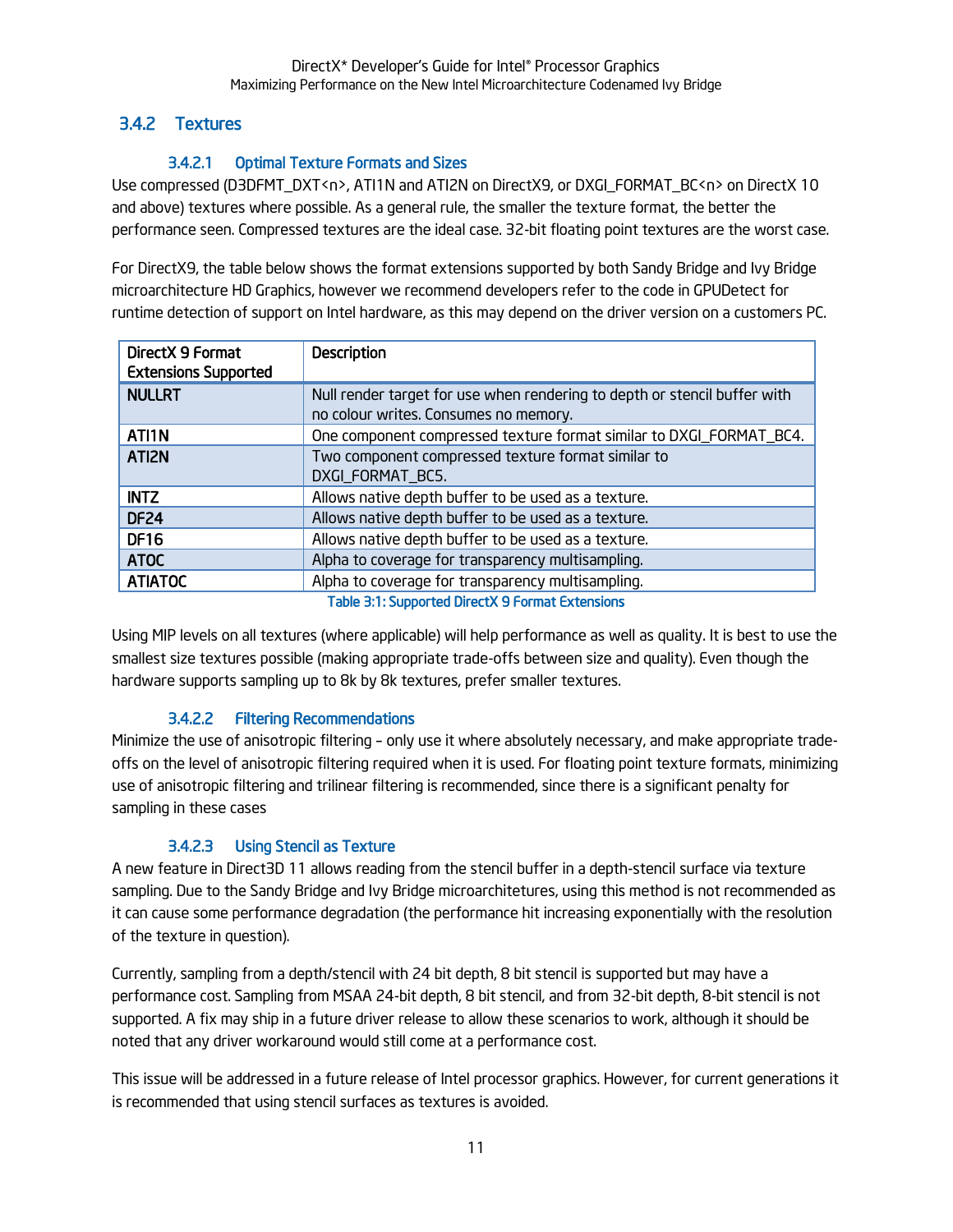#### 3.4.2.4 Volumetric Textures

Using volume textures will incur a performance penalty. Judging on a case by case basis will determine if volume textures are the right approach for the desired effect given the performance hit. The texture sampler counters in Intel GPA provide a good method to measure the performance penalty.

#### <span id="page-12-0"></span>3.4.3 Atomic Operations Performance Impact

Global atomic operations to the same address should be avoided. To identify this issue, look for atomic operations to the same address either in pixel shaders or compute shaders by looking for excessive EU stalls and atomic usage in Intel GPA.

#### <span id="page-12-1"></span>3.4.4 Optimizing Pixel Shaders

#### 3.4.4.1 Consider better performing alternative methods when using Texkill/Clip with Depth Write Enabled

When the texkill/Clip instruction is paired with depth write enabled, be aware of better performing alternatives. The best approach is to disable the depth write enabled state if it is not necessary. If depth write is disabled, the geometry being rendered may have to be sorted to appear correct. The developer should conduct performance analysis on a relevant frame to see if sorting yields better performance than enabling the depth write state. The developer should pre-process the draw order if it does not need to change over the course of the application.

An alternative is to choose alpha test instead of texkill. In general, on Sandy Bridge and Ivy Bridge microarchitectures hardware, alpha test is faster than using texkill, even in cases where texkill skips a large chunk of pixel shader code. Again, the developer should evaluate the choice between alpha test and texkill by conducting performance analysis on a relevant frame and use the better performing of the two options.

#### 3.4.4.2 Spatially Sorting Geometry to Improve Texkill/Clip/Alpha Test Performance with Depth Write Enabled

If the usage of Texkill/Clip or alpha test with depth write enabled is necessary, spatially sorting geometry to avoid drawing consecutive overlapping polygons will help performance. The less polygons simultaneously competing to render to the same pixel in the render target, the faster the operation will run. For example, if the application is rendering dense grass with alpha blending and the geometry is sorted in a front to back order, it is possibile that there are a high number of consecutive overlapping polygons. Most likely, the same set of data can be sorted to maintain the correct appearance while modifying the draw order to avoid drawing consecutive overlapping polygons.

Consider the view frustum in the image below, where each lettered rectangle could be considered a blade of grass. The depth sorted order would be A, B, C, D. In the depth sorted case there are consecutive polygons with B covering A and D covering C. The same set of polygons, spatially sorted, could be drawn in the order A, C, B, D, to avoid consecutive drawing of overlapping polygons.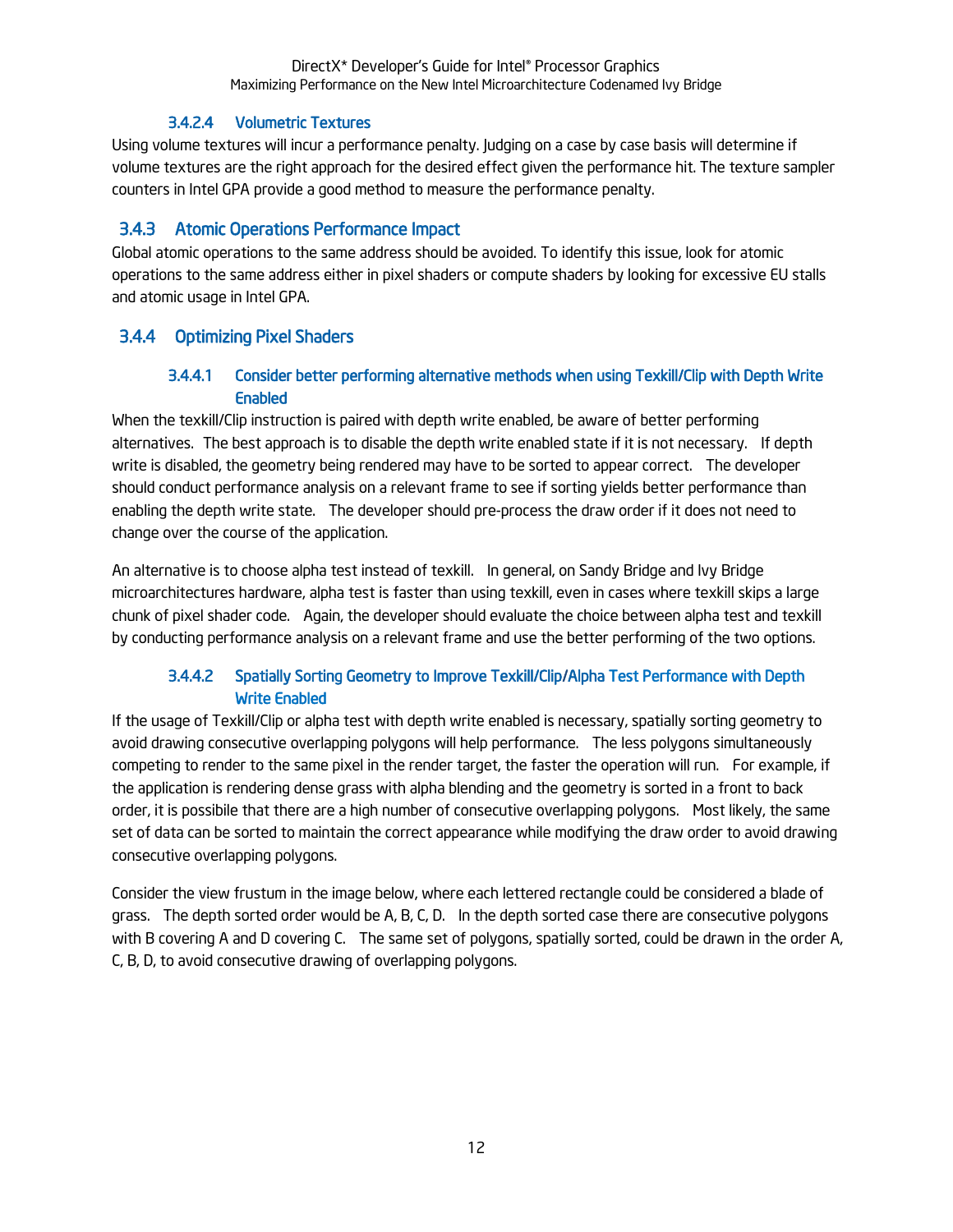DirectX\* Developer's Guide for Intel® Processor Graphics Maximizing Performance on the New Intel Microarchitecture Codenamed Ivy Bridge



Figure 3:4: A View Frustum Example

# <span id="page-13-0"></span>3.5 Compute Shaders

With the advent of Direct3D 11, Microsoft introduced a new shader called the compute shader. Although the compute shader shares the use of High Level Shader Language (HLSL) with other shaders, it is significantly different. This general purpose shader uses the capabilities of available GPU parallel cores to execute computation workloads.<sup>3</sup>

#### <span id="page-13-1"></span>3.5.1 Variable SIMD Size

 $\overline{a}$ 

One of the unique features of Ivy Bridge microarchitecture is that the SIMD size is variable - the hardware is capable of dispatching threads to the execution units as SIMD8, SIMD16, or SIMD32. The driver chooses among these options based on a combination of factors (register pressure, thread group dimensions, etc) and maps the HLSL "logical" threads onto physical hardware threads accordingly. There have been issues noted in some publicly available applications and libraries where the author of the HLSL algorithm assumed a SIMD dispatch width of 16 or 32 – that is, the algorithm assumes that 16 or 32 SIMD lanes are executed in lock step and thus certain patterns of data accesses are "safe" from concurrency. Developers testing these algorithms on hardware that matches the assumptions will not see any issue, but when these workloads are dispatched on Ivy Bridge microarchitecture and the driver chooses a SIMD mode narrower than the developer's algorithm assumed, the execution can cause concurrent accesses resulting in data corruption or possibly an infinite loop (hang/TDR).

The DirectX specification makes no stipulation about the hardware implementation in terms of the level of hardware SIMD dispatch width (also known as wavefront size). Algorithms that access data across logical HLSL threads should use the appropriate synchronization mechanisms provided by the specification (barriers, atomics) rather than relying on a device specific implementation and possibly non-portable assumptions about SIMD width in their algorithm design. Developers should verify that their algorithms work properly on Ivy Bridge microarchitecture hardware.

<sup>3</sup> <http://msdn.microsoft.com/en-us/library/windows/desktop/ff476331%28v=vs.85%29.aspx>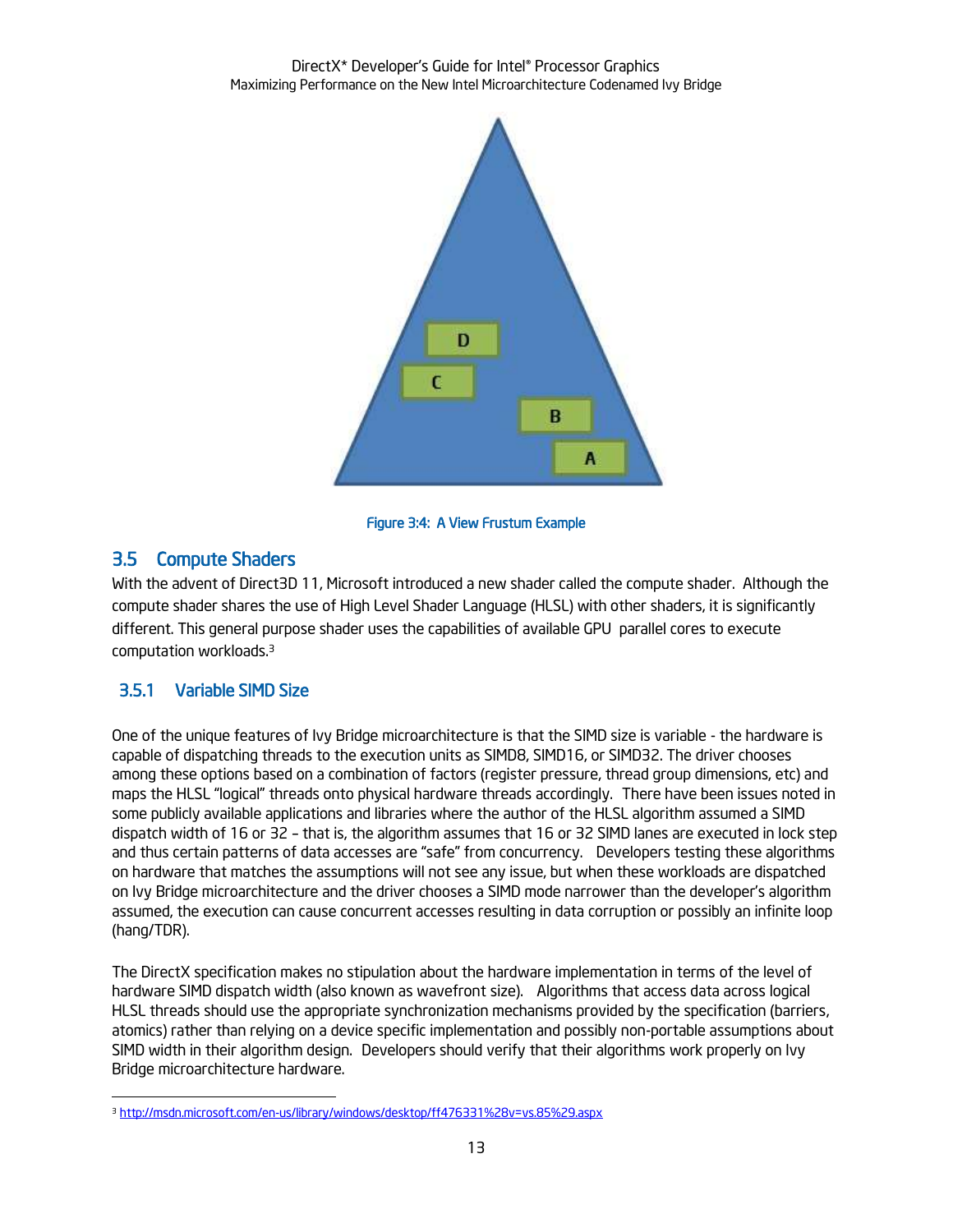# <span id="page-14-0"></span>3.5.1 Use of Structured Buffers

Certain screen-space effects, such as Gaussian blur can be produced by using structured UAV buffers. Because structured buffers are 1-demensional, they are mapped as linear memory. Screen-space operations are actually 2D, consisting of a horizontal pass followed by a vertical pass. This means that the horizontal pass is very fast but the vertical pass becomes very slow. Developers should utilize the RWTexture resources rather than relying on RWStructuredBuffers in these instances. RWTexture resources are faster because they use a tiled memory layout internally that results in a better locality of reference or cache hit rate.

# <span id="page-14-1"></span>3.6 Queries

#### <span id="page-14-2"></span>3.6.1 The Problem with Queries

DirectX supports use of query objects in order to allow applications to determine GPU related status. The query interface is designed to be polled by the application through the use of the GetData() method. Polling using GetData() in a loop while waiting on the results of a query should be avoided. The reason for this is that polling causes the CPU utilization to spike to 100%. The OS and hardware detect this utilization increase, and as a result they increase the CPU frequency to maximum turbo. The effect of this is an exponential increase in power consumption – for no corresponding increase in performance. This problem is exacerbated on low voltage and ultra-low voltage platforms. On these platforms, the chip level thermal design point (TDP) limits how much power can be consumed at any given time. When an application issues query.GetData() in a tight loop and the CPU frequency is set to maximum, it actually limits the amount of power available to the GPU. As a result, the GPU frequency is lowered, and this will almost always result in a significant performance drop in 3D applications.

#### <span id="page-14-3"></span>3.6.2 Alternate Approaches

Several approaches can be used to mitigate the impact of query.GetData() polling, but in current versions of Windows (up through Windows 7), there is no foolproof way of eliminating the problem. One common application of queries is to use them to detect end of frame conditions. In most cases, this is not required, and it should be avoided. For queries that cannot be avoided entirely, it is recommended to schedule additional work after the query is issued and before the GetData() check is issued. That way the CPU is doing useful work instead of busy waiting. To facilitate this approach, move the query.Issue() operation to a position as early in the frame rendering pipeline as possible. That way, the queries are more likely to be completed by the time GetData() is issued.

# <span id="page-14-4"></span>3.7 Memory and Memory Bandwidth Considerations

#### <span id="page-14-5"></span>3.7.1 Determining the Amount of Available Memory

Graphics applications often check for the amount of available free video memory early in execution. Developers typically want to know the amount of memory that the graphics device can access at full performance. Intel processor graphics enjoys an increased flexibility in memory usage. Since the graphics share the memory controller and last-level cache with the CPU, it has full access to system memory. This design choice will result in an inaccurate picture of what memory is available if a simple queries for "dedicated" video memory is performed.

The [GPUDetect](#page-18-2) sample packaged with this guide has an implementation to accurately query available video memory for Intel processor graphics. In addition, the Microsoft DirectX SDK (June 2010) includes the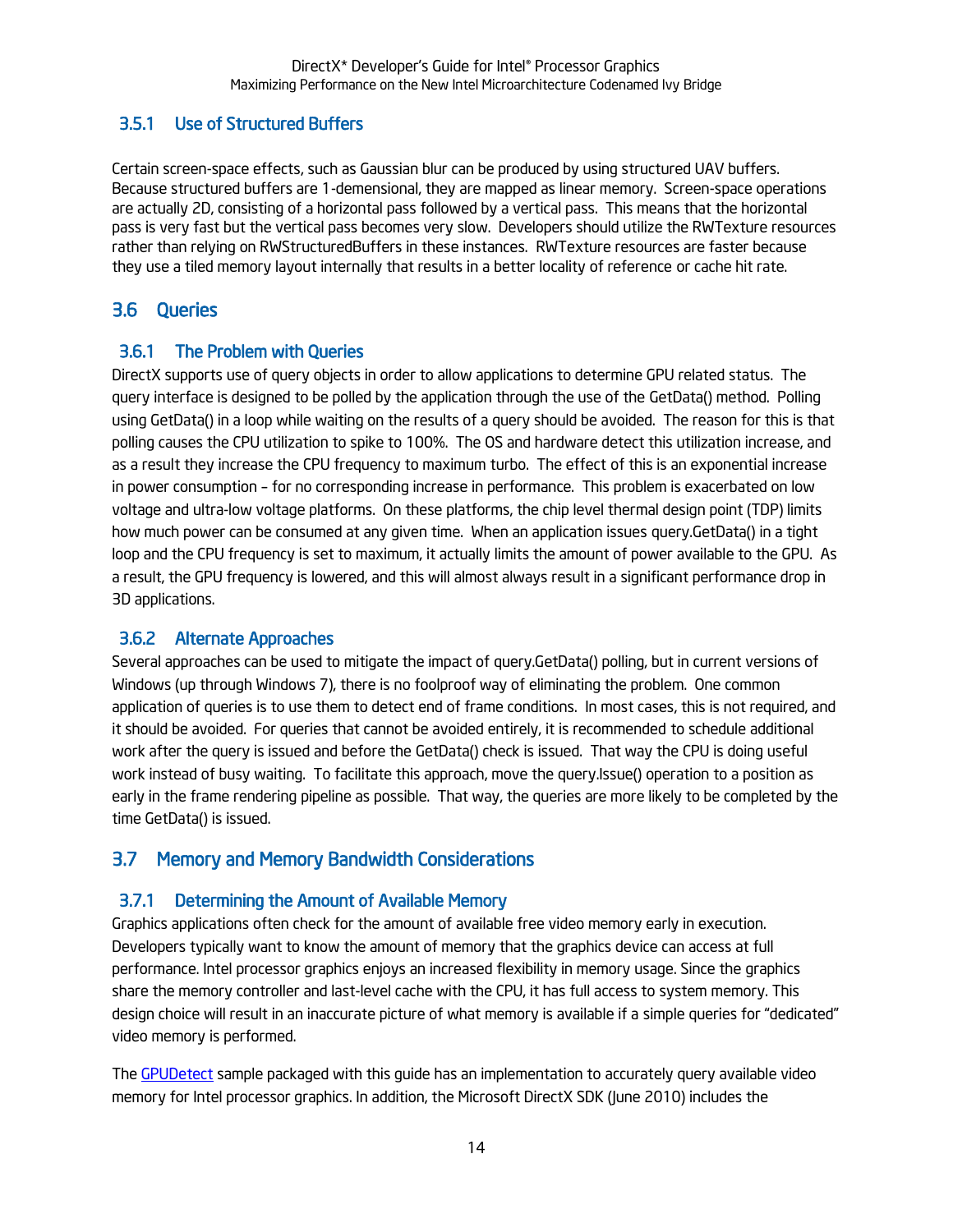VideoMemory sample that demonstrates several commonly used methods used to detect the total amount of video memory. Out of all these tests, GPUDetect and GetVideoMemoryViaWMI are recommended as the best alternatives. All other methods either return the local/dedicated graphics memory and consequently will report inaccurate results on Intel processor graphics, or will report the sum of the dedicated memory and the shared memory, something that is not usefully comparable to the memory used by discrete graphics devices. For more information on GetVideoMemoryViaWMI, see the sample code here: [http://msdn.microsoft.com/en](http://msdn.microsoft.com/en-us/library/ee419018(v=VS.85).aspx)[us/library/ee419018\(v=VS.85\).aspx](http://msdn.microsoft.com/en-us/library/ee419018(v=VS.85).aspx)

# <span id="page-15-0"></span>4 Power Efficiency

# <span id="page-15-1"></span>4.1 Overview

Mobile and ultra-mobile computing are becoming ubiquitous. As a result, battery life becomes a significant issue for users. As manufacturing processes continue to shrink and improve, we see improved performanceper-watt characteristics of CPUs and processor graphics. However, there are many techniques that can be utilized to help improve power utilization on mobile devices in software.

# <span id="page-15-2"></span>4.2 Efficient Power Practices

#### <span id="page-15-3"></span>4.2.1 Limit Frame Rate

Frame rates of 1000fps for cut-scene playback can sometimes be observed in shipping titles. This causes unnecessary power consumption in the graphics device (and on the CPU), since there will be no visible difference between 1000+ fps and locking the present interval to the 60Hz display refresh. Excessively high frame rates can also be observed in menus, loading screens and other low-GPU-intensive places in games. By locking to 60Hz in all these places, noticeable improvements in power consumption can be observed.

For best user experience (particularly on mobile platforms), games should also consider limiting frame rate during game play to keep the device operating at lower frequencies – this helps on battery life and thermals. Game developers may want to allow the user to disable this for benchmarking purposes (with appropriate caveats on impact to battery life/thermals); the developer may also want to give the end user control to set the frame rate cap based on their preferred experience.

#### <span id="page-15-4"></span>4.2.2 Consider Lowering Rendering Quality Settings When on Battery

The Win32 API GetSystemPowerStatus can be used to determine if a system is running on battery or not. The ACLineStatus member of the SYSTEM\_POWER\_STATUS struct will be set to 0 for no AC power (laptop on battery), 1 for AC (laptop plugged in), and 255 for unknown (i.e. a desktop system with no battery). Render quality can also be adjusted by experimentation with other fields in the SYSTEM\_POWER\_STATUS struct, e.g. BatteryLifePercent.

#### <span id="page-15-5"></span>4.2.3 Avoid 'Busy Wait' Loops

A 'busy wait' is defined as a section in code where the application keeps polling for a value until it changes. Below is a typical example of a busy wait loop:

```
HRESULT res;
IDirect3DQuery9 *pQuery;
// create a query
```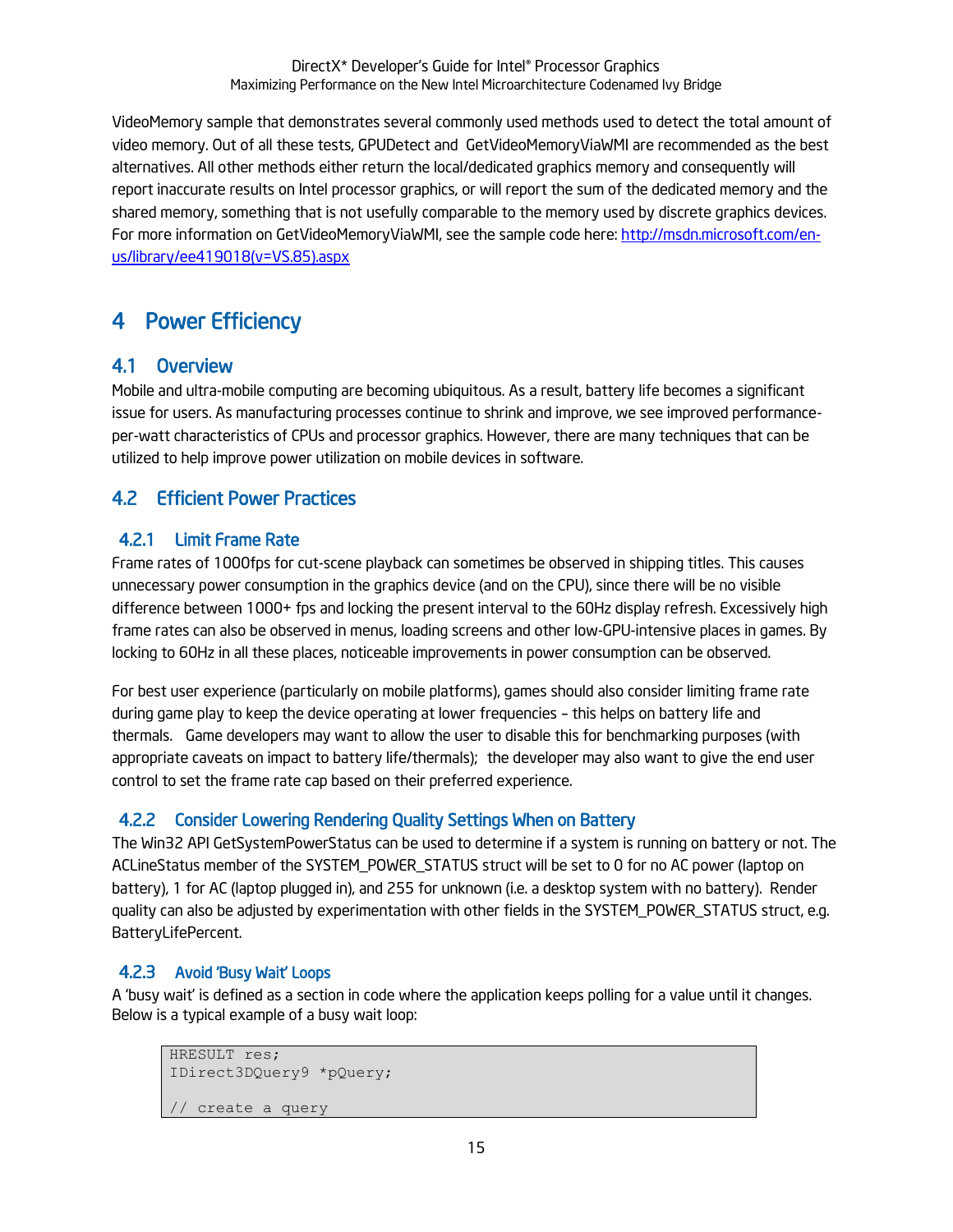```
res = pDevice->CreateQuery(.., &pQuery);
...
// busy-wait for query data
while ( (res = pQuery->GetData(..., 0)) == S_FALSE);Code Example 4.1: A Simple Example of a Busy Wait Loop
```
The code above may cause unnecessary power consumption since the operating system and the underlying power management hardware has no way to determine that the application does not perform any useful computation, but rather just waits for data from the direct3D runtime subsystem. Such waiting loops should be avoided whenever possible, or if there is no other option, the developer should consider inserting a Sleep call between one poll operation and the next.

#### <span id="page-16-0"></span>4.2.4 Use Multi-threading Where Possible

Splitting the application execution into multiple threads enables the operating system to take advantage of multiple CPU cores available in modern processors. Performing a given piece of computation across multiple CPU's benefits an application's power efficiency in two ways:

- 1. The computation is completed in a shorter period of time and therefore enables the operating system to switch the processor into 'power saving' mode.
- 2. As the CPU cores are active for a shorter period of time, the operating system and the power management hardware will tend to operate these cores in lower, more power efficient frequencies.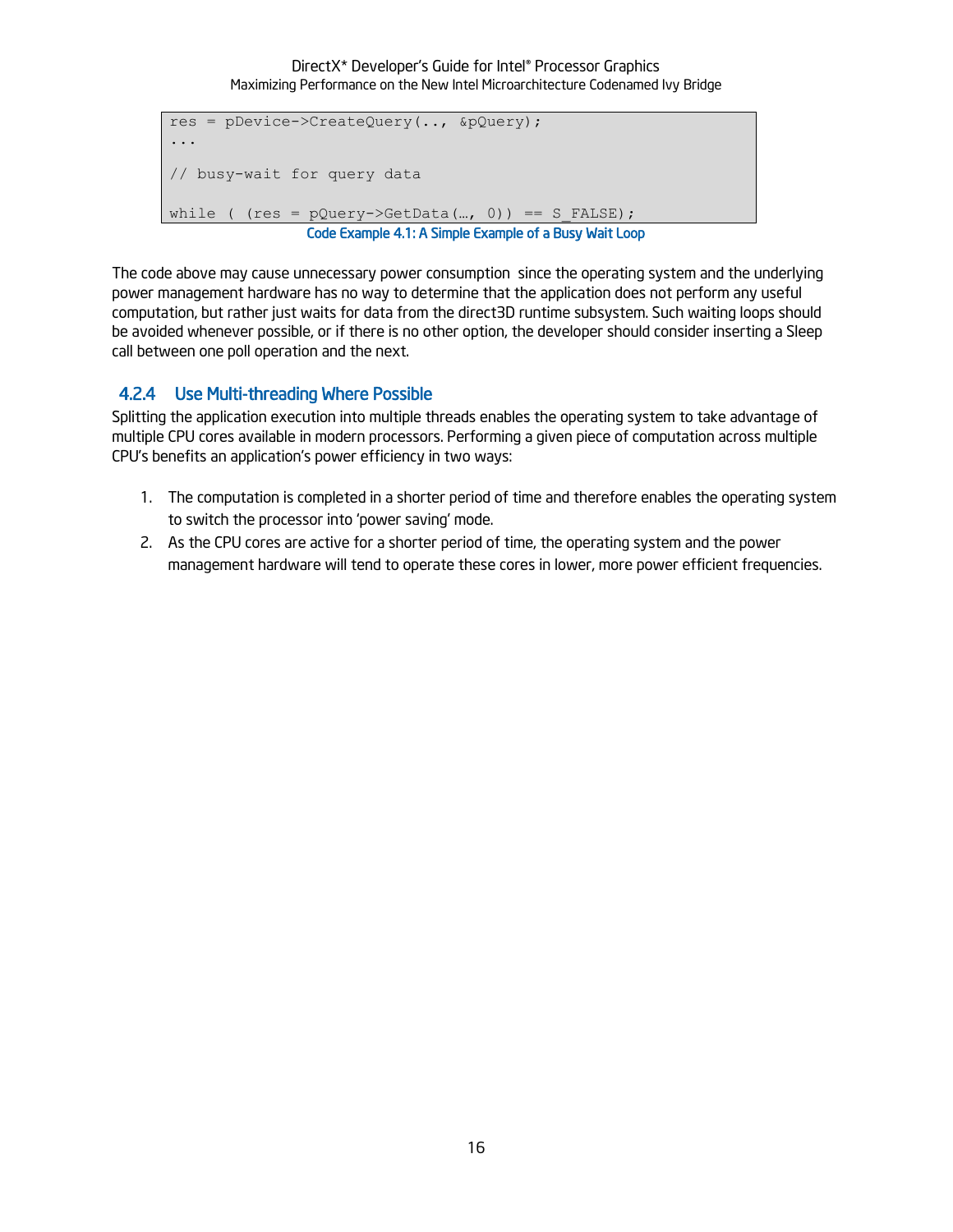# Appendix

# <span id="page-17-0"></span>Example Code

The following samples can be found at the *Intel Samples Website*. The source code, Visual Studio 2008/2010 solutions, and documentation are included in the downloads..

# <span id="page-17-1"></span>Early Z Rejection

<http://software.intel.com/en-us/articles/vcsource-samples-early-z-rejection/>



Appendix A Figure 1: Early Z Rejection

This sample demonstrates two ways to take advantage of early Z rejection. When rendering, if the hardware detects that after performing vertex shading a fragment will fail the depth test, it can avoid the cost of executing the pixel shader and reject the fragment. To best take advantage of this feature, it is necessary to maximize the number of fragments that can be rejected because of depth testing. This sample demonstrates two ways of doing this: front to back rendering and z pre-pass.

Front to back rendering requires sorting opaque geometry based on distance from the camera and rendering the geometry closest to the camera first. This rendering order will maximize depth test failure without additional D3D API calls.

For Z pre-pass, all opaque geometry is rendered in two passes. The first pass populates the Z buffer with depth values from all opaque geometry. A null pixel shader is used and the color buffer is not updated. For this first pass, only simple vertex shading is performed so unnecessary constant buffer updates and vertex-layout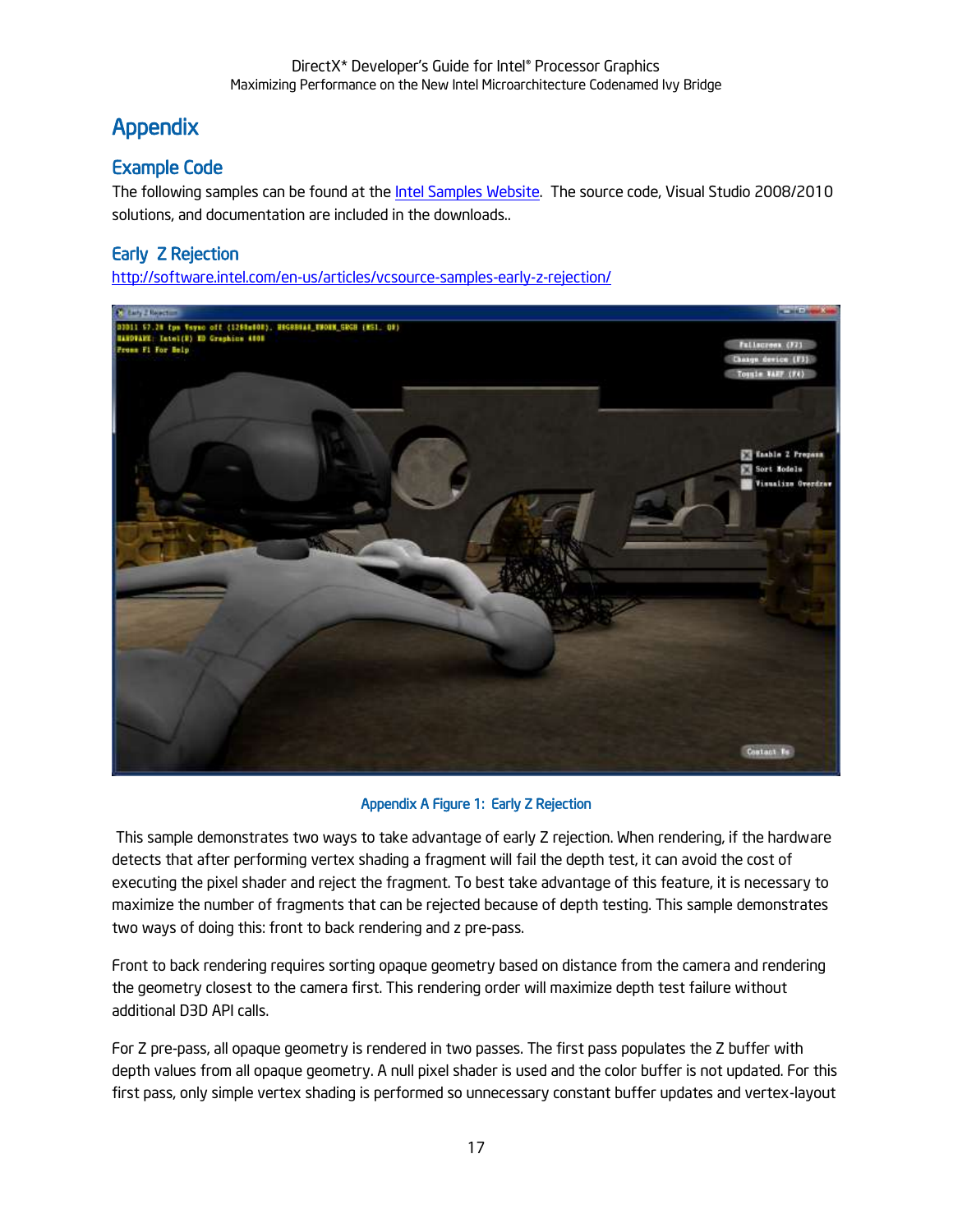data should be avoided. For the second pass, the geometry is resubmitted with Z writes disabled but Z testing on and full vertex and pixel shading is performed. The graphics hardware takes advantage of Early-Z to avoid performing pixel shading on geometry that is not visible.

Performing a Z pre-pass can be a significant gain when per pixel costs are the dominant bottleneck and overdraw is significant. The increased draw call, vertex and Z related per pixel costs of the pre-pass may be such that this is not a suitable performance optimization in some scenarios.

#### <span id="page-18-2"></span><span id="page-18-0"></span>**GPUDetect**

<http://software.intel.com/en-us/articles/vcsource-samples-gpu-detect/>

This sample demonstrates how to get the vendor and ID of the GPU. For Intel processor graphics, the sample also demonstrates a default graphics quality preset (low, medium, or high), support of DX9 extensions, the recommended method for querying the amount of video memory, and if supported by the hardware and driver, the recommended method for querying the minimum and maximum frequency.

The minimum frequency can be used as an indicator of wether the processor is a low power configuration, and when used alongside the device ID it can provide a performance indicator.

#### <span id="page-18-1"></span>Optimizing Geometry for the Caches

The following sample code demonstrates how to use the Direct3D D3DXOptimizeVertices and D3DXOptimizeFaces calls to optimize geometry for the vertex pre- and post-transform caches.

```
void OptimizeMesh( WORD * Indices, // [In/Out] - Index buffer data
                    DWORD NumFaces, // Number of faces in the mesh
                   Vertex * Vertices, // [In/Out] - Vertex buffer data
                    DWORD NumVertices ) // Number of vertices in the mesh
{
    HRESULT hr;
    // Create a "re-map" buffer for the new face ordering, and 
    // calculate the new order.
    DWORD *Remap = new DWORD[ NumFaces ];
    hr = D3DXOptimizeFaces( IndicesIn, NumFaces, NumVertices, 
                             FALSE, Remap );
    // Make a copy of the old indices, which we'll pull from for the new
    // re-ordered list of indices.
   WORD *OldIndices = new WORD[ NumFaces * 3 ];
   memcpy( OldIndices, IndicesIn, sizeof(WORD) * NumFaces * 3 );
   WORD * NewFaces = Indices;
    // Apply the new mapping.
   for ( DWORD i = 0; i < NumFaces; ++i )
    {
       WORD *OldFaceBase = OldIndices + ( Remap [ i ] * 3 );
       NewFaces[0] = OldFaceBase[0];NewFaces[1] = OldFaceBase[1];NewFaces[2] = OldFaceBase[2];NewFaces += 3; }
```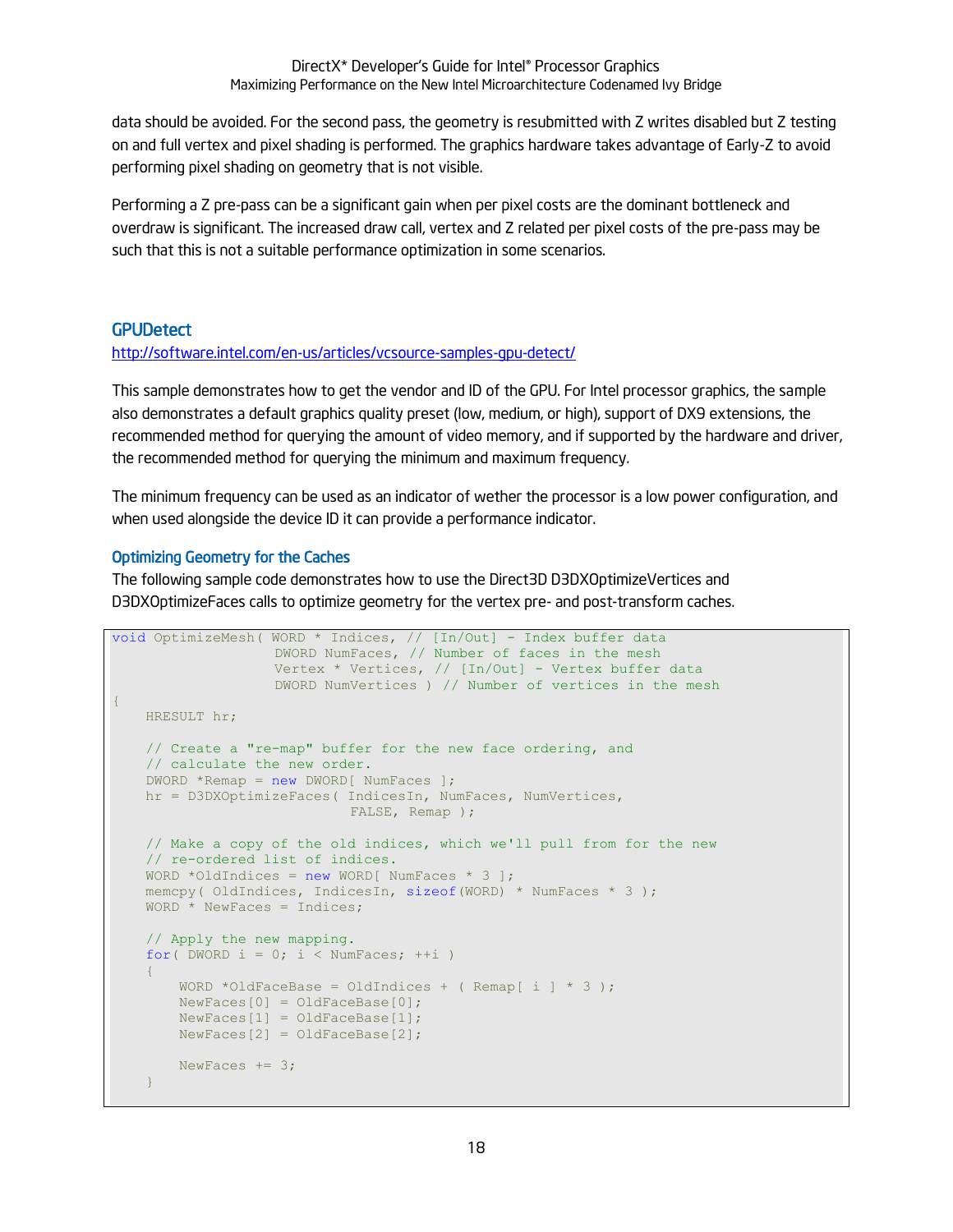DirectX\* Developer's Guide for Intel® Processor Graphics Maximizing Performance on the New Intel Microarchitecture Codenamed Ivy Bridge

```
 delete[] Remap;
    delete[] OldIndices;
    // Create a "re-map" buffer for the new vertex ordering, and 
     // calculate the new order.
    DWORD ActualVertexCount = 0;
   Remap = new DWORD[ NumVertices ];
    hr = D3DXOptimizeVertices( Indices, NumFaces, NumVertices, 
                  FALSE, Remap );
     // Count how many vertices we actually have. Remap indices of 
     // 0xffffffff indicate a vertex that was not referenced by any faces.
     DWORD dwVertexCount = 0;
    for( DWORD i = 0; i < NumVertices; ++i )
     {
        if( aRemap[ i ] == 0xfffffff] ) break;
         ++ActualVertexCount;
    }
        // Copy the vertex data into a temp buffer.
    Vertex *OldVertices = new Vertex[ NumVertices ];
   memcpy( OldVertices, Vertices, sizeof(Vertex) * NumVertices);
    // Perform the remapping
    const DWORD *CurrentRemap = Remap;
    const SVertex *OldVertex = OldVertices;
    for( DWORD i = 0; i < ActualVertexCount; ++i )
\left\{\begin{array}{ccc} 1 & 1 \\ 1 & 1 \end{array}\right\}aVertices [ * ( CurrentRemark + ) ] = * ( OldVertex++ );
     }
     // We'll also need to re-index our vertices to point to the new 
     // vertex locations.
   for( DWORD i = 0; i < NumFaces * 3; i++ )
     {
        Indices [i] = (WORD) aRemap [Indices[i]]; }
     delete[] Remap;
     delete[] OldVertices;
```
Code Example 4.2: Optimizing Geometry for the Caches

#### <span id="page-19-0"></span>Batch Size

}

<http://software.intel.com/en-us/articles/vcsource-samples-batch-size/>

This sample demonstrates the use of instancing to limit the number of draw calls to minimize driver overhead and maximize hardware efficiency. The sample renders many small meshes. The meshes can be drawn individually, or grouped together as instances with per-mesh data (world transforms for example) stored in a separate, per-instance buffer. The number of meshes per draw call can be varied to study the driver overhead and GPU costs associated with the workload.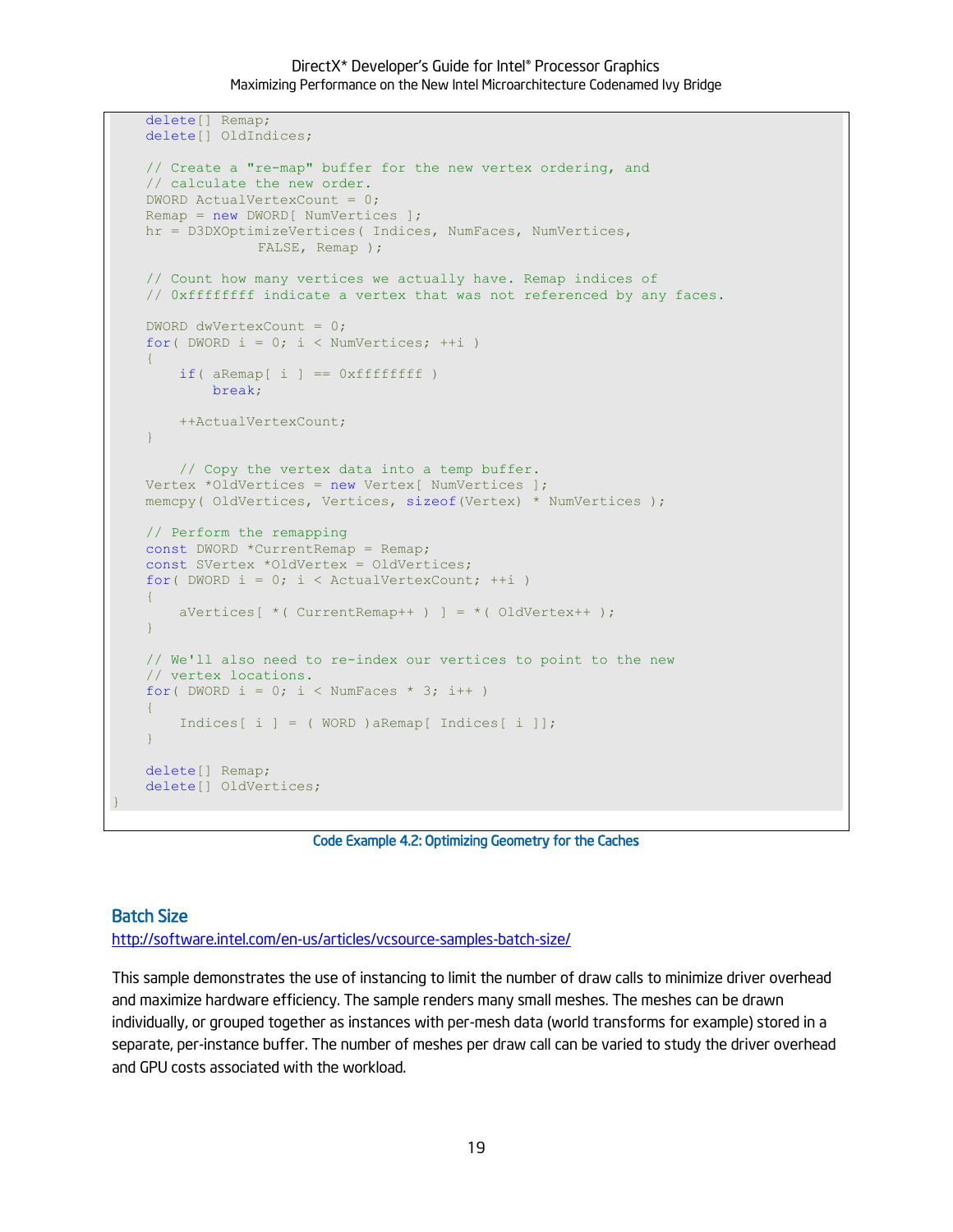DirectX\* Developer's Guide for Intel® Processor Graphics Maximizing Performance on the New Intel Microarchitecture Codenamed Ivy Bridge



Appendix A Figure 2: Batch Size Sample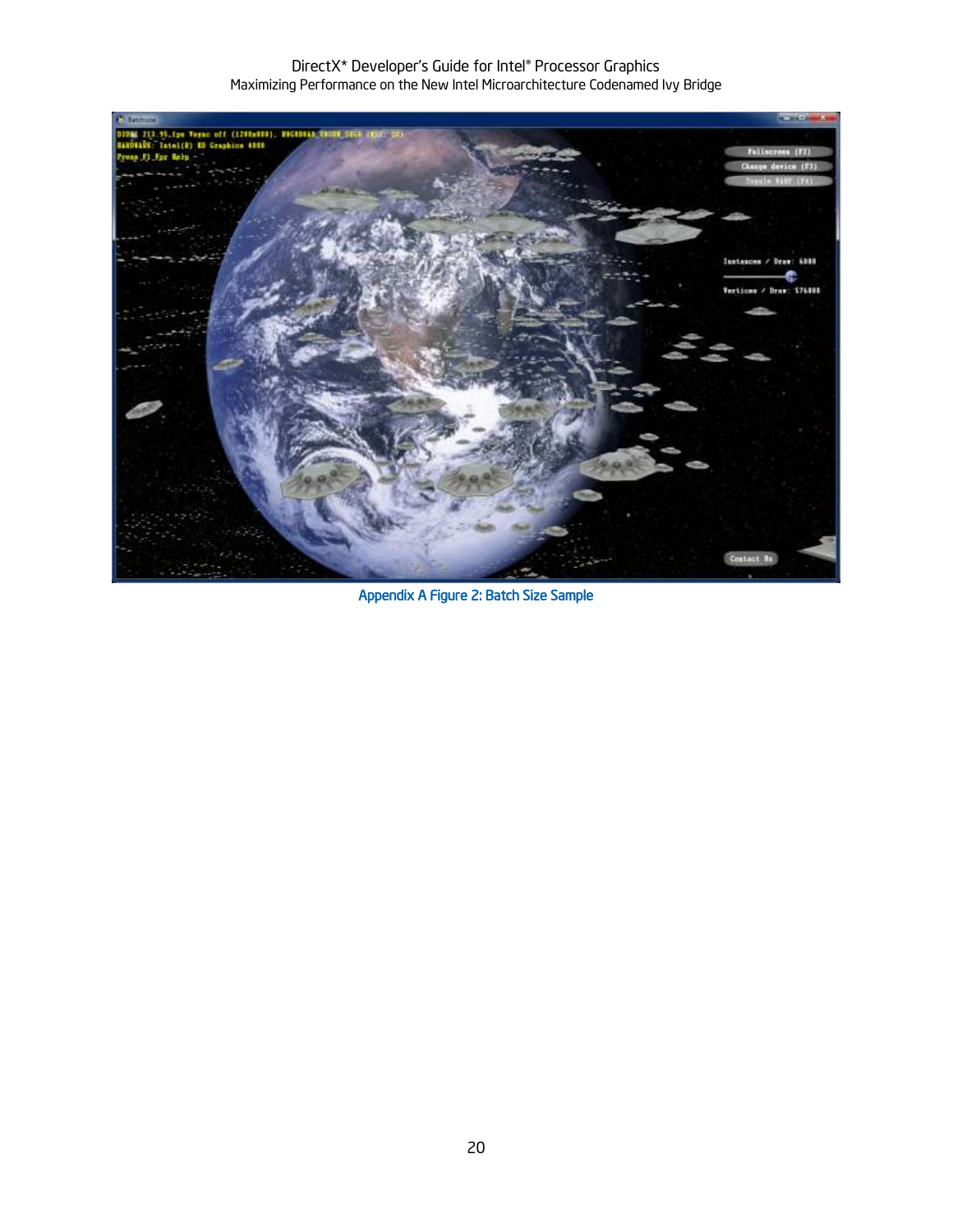#### **Notices**

INFORMATION IN THIS DOCUMENT IS PROVIDED IN CONNECTION WITH INTEL PRODUCTS. NO LICENSE, EXPRESS OR IMPLIED, BY ESTOPPEL OR OTHERWISE, TO ANY INTELLECTUAL PROPERTY RIGHTS IS GRANTED BY THIS DOCUMENT. EXCEPT AS PROVIDED IN INTEL'S TERMS AND CONDITIONS OF SALE FOR SUCH PRODUCTS, INTEL ASSUMES NO LIABILITY WHATSOEVER AND INTEL DISCLAIMS ANY EXPRESS OR IMPLIED WARRANTY, RELATING TO SALE AND/OR USE OF INTEL PRODUCTS INCLUDING LIABILITY OR WARRANTIES RELATING TO FITNESS FOR A PARTICULAR PURPOSE, MERCHANTABILITY, OR INFRINGEMENT OF ANY PATENT, COPYRIGHT OR OTHER INTELLECTUAL PROPERTY RIGHT.

UNLESS OTHERWISE AGREED IN WRITING BY INTEL, THE INTEL PRODUCTS ARE NOT DESIGNED NOR INTENDED FORANYAPPLICATION IN WHICH THE FAILURE OF THE INTEL PRODUCT COULD CREATE A SITUATION WHERE PERSONAL INJURY OR DEATH MAY OCCUR.

Intel may make changes to specifications and product descriptions at any time, without notice. Designers must not rely on the absence or characteristics of any features or instructions marked "reserved" or "undefined." Intel reserves these for future definition and shall have no responsibility whatsoever for conflicts or incompatibilities arising from future changes to them. The information here is subject to change without notice. Do not finalize a design with this information.

The products described in this document may contain design defects or errors known as errata which may cause the product to deviate from published specifications. Current characterized errata are available on request.

Contact your local Intel sales office or your distributor to obtain the latest specifications and before placing your product order.

Copies of documents which have an order number and are referenced in this document, or other Intel literature, may be obtained by calling 1-800-548-4725, or go to: <http://www.intel.com/design/literature.htm>

Intel, Core, VTune, and the Intel logo are trademarks of Intel Corporation in the U.S. and other countries.

\*Other names and brands may be claimed as the property of others

Copyright© 2011 Intel Corporation. All rights reserved.